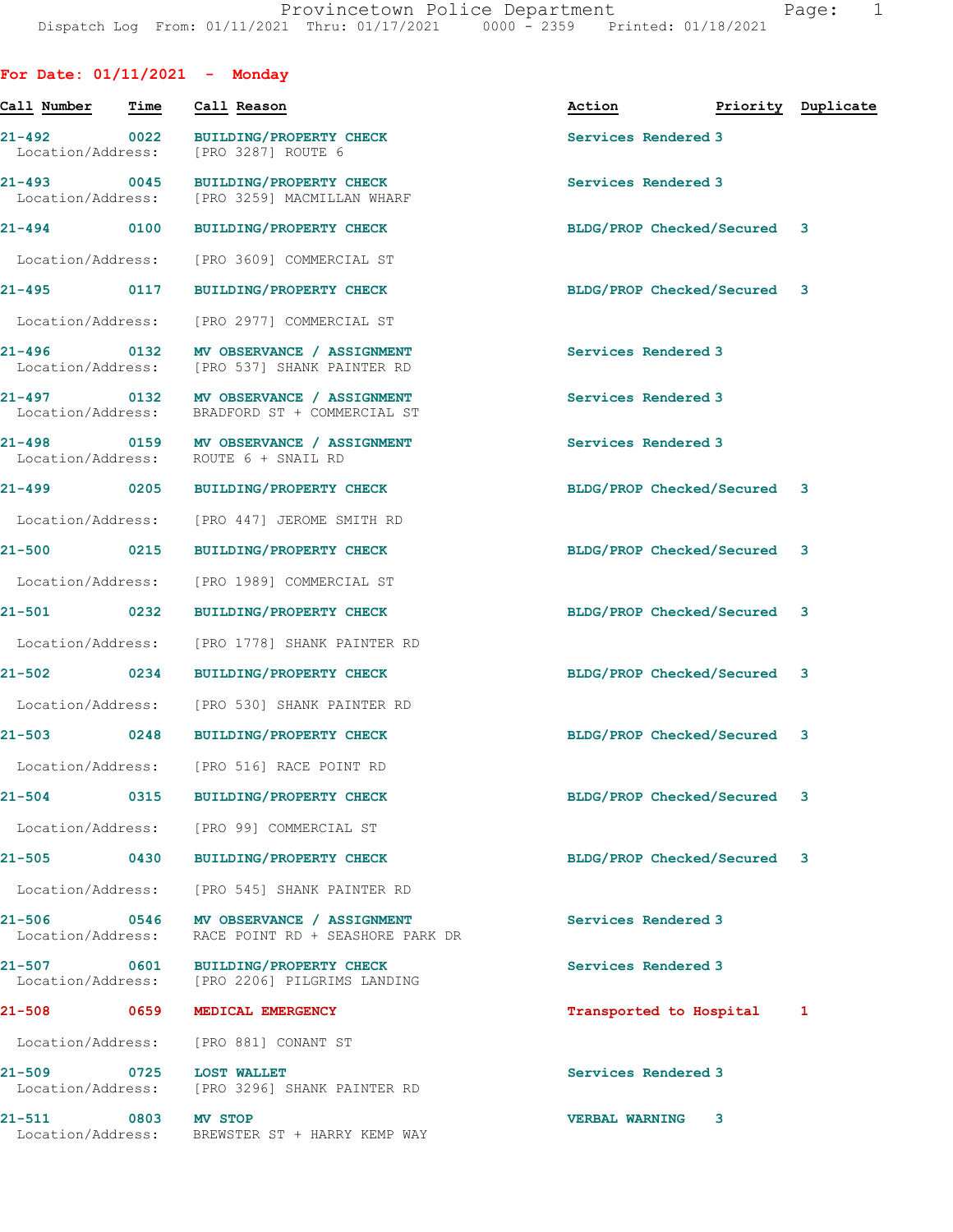|                           |              | 21-510 0805 MV OBSERVANCE / ASSIGNMENT<br>Location/Address: [PRO 1646] WINSLOW ST | Services Rendered 3         |   |
|---------------------------|--------------|-----------------------------------------------------------------------------------|-----------------------------|---|
|                           |              | 21-512 0809 SCHOOL CROSSING<br>Location/Address: [PRO 569] WINSLOW ST             | Services Rendered 3         |   |
|                           |              | 21-513 0811 SCHOOL CROSSING<br>Location/Address: [PRO 488] MAYFLOWER ST           | Services Rendered 3         |   |
| 21-515 0848 MV STOP       |              |                                                                                   | Citation / Warning Issued 3 |   |
|                           |              | Location/Address: [PRO 521] ROUTE 6                                               |                             |   |
| 21-514                    |              | 0851 MV OBSERVANCE / ASSIGNMENT<br>Location/Address: HOWLAND ST + HARRY KEMP WAY  | Services Rendered 3         |   |
|                           |              | 21-516 0929 BUILDING/PROPERTY CHECK<br>Location/Address: [PRO 2540] RACE POINT RD | Services Rendered 3         |   |
| 21-517 1000               |              | SERVICE CALL - POLICE                                                             | <b>Transferred Custody</b>  | 3 |
|                           |              | Location/Address: [PRO 3670] SHANK PAINTER RD                                     |                             |   |
| 21-519 1040               |              | BUILDING/PROPERTY CHECK<br>Location/Address: [PRO 3259] MACMILLAN WHARF           | Services Rendered 3         |   |
| 21-520 1040 FOLLOW UP     |              | Location/Address: [PRO 542] SHANK PAINTER RD                                      | Services Rendered 2         |   |
|                           |              | 21-523 1131 BUILDING/PROPERTY CHECK<br>Location/Address: [PRO 2977] COMMERCIAL ST | Services Rendered 3         |   |
| 21-524 1133 911 - GENERAL |              | Location/Address: [PRO 915] FREEMAN ST                                            | Services Rendered 1         |   |
| 21-525                    |              | 1146 PARKING COMPLAINT<br>Location/Address: FREEMAN ST + STANDISH ST              | Services Rendered 3         |   |
| 21-526 1201 LOST RAY BANS |              | Location/Address: [PRO 105] COMMERCIAL ST                                         | Services Rendered 3         |   |
| $21 - 528$                |              | 1248 AT SCHOOL<br>Location/Address: [PRO 569] WINSLOW ST                          | Services Rendered 3         |   |
| 21-529                    |              | 1304 MV OBSERVANCE / ASSIGNMENT<br>Location/Address: [PRO 1646] WINSLOW ST        | Services Rendered 3         |   |
| 21-530                    | 1315 MV STOP |                                                                                   | Citation / Warning Issued 3 |   |
|                           |              | Location/Address: [PRO 521] ROUTE 6                                               |                             |   |
|                           |              | 21-532 1453 SERVICE CALL - POLICE<br>Location/Address: [PRO 569] WINSLOW ST       | Services Rendered 3         |   |
|                           |              | 21-534 1623 MV OBSERVANCE / ASSIGNMENT<br>Location/Address: ROUTE 6 + SNAIL RD    | Services Rendered 3         |   |
| $21 - 535$                | 1636         | MEDICAL EMERGENCY                                                                 | Transported to Hospital     | 1 |
|                           |              | Location/Address: [PRO 1509] BRADFORD ST                                          |                             |   |
| 21-537 1655 MV COLLISION  |              | Location/Address: ROUTE 6 + SNAIL RD<br>Refer To Accident: 21-2-AC                | Services Rendered 1         |   |
|                           |              | 21-538 1721 MV OBSERVANCE / ASSIGNMENT<br>Location/Address: SHANK PAINTER RD      | Services Rendered 3         |   |
| 21-539 1757 911 - GENERAL |              | Location/Address: [PRO 847] COMMERCIAL ST                                         | SPOKEN TO<br>1              |   |
|                           |              |                                                                                   |                             |   |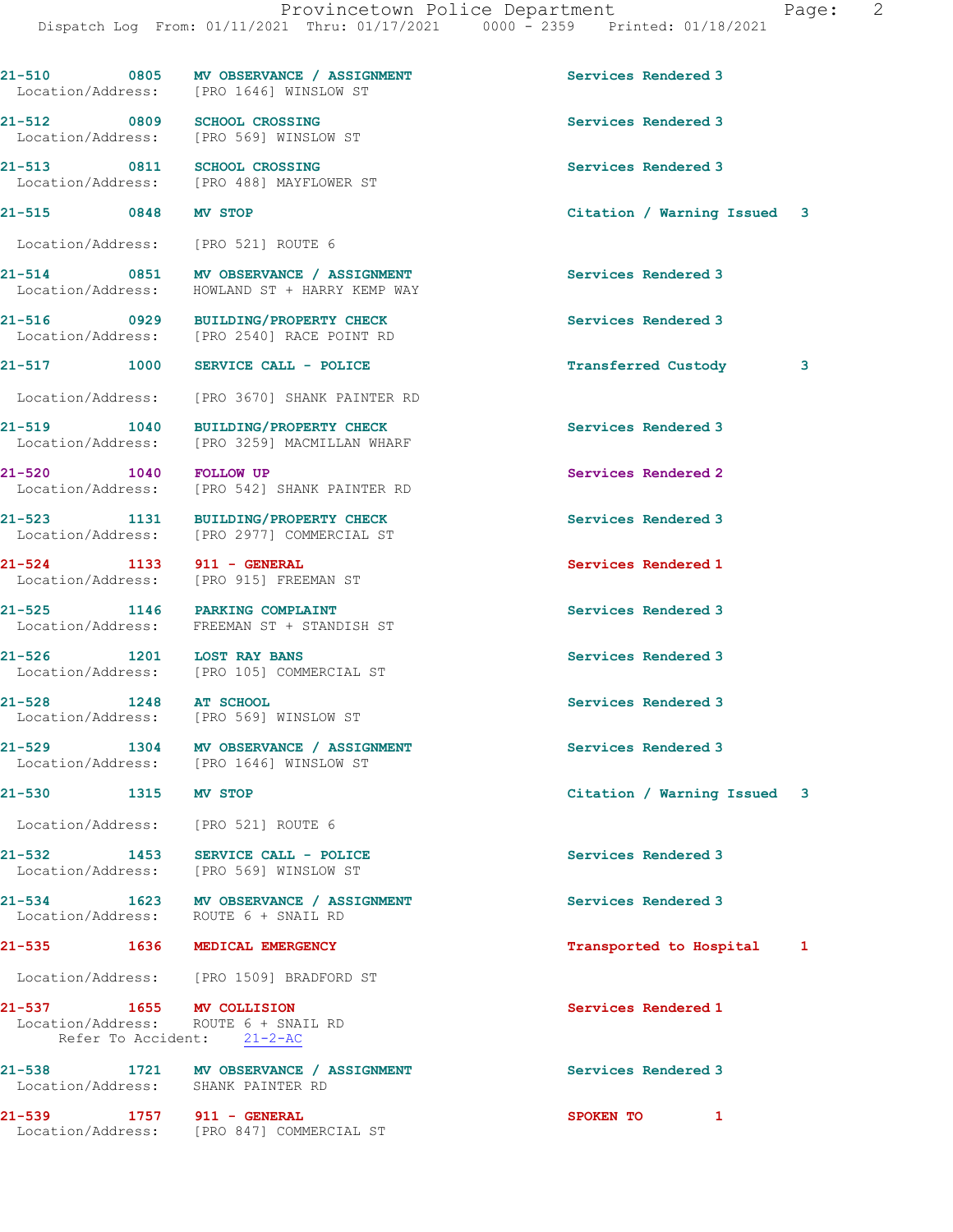21-540 2045 MV OBSERVANCE / ASSIGNMENT Services Rendered 3

 Location/Address: HARRY KEMP WAY + CONWELL ST 21-541 2058 BUILDING/PROPERTY CHECK BLDG/PROP Checked/Secured 3 Location/Address: [PRO 539] SHANK PAINTER RD 21-542 2120 MV OBSERVANCE / ASSIGNMENT Services Rendered 3 Location/Address: [PRO 4136] BRADFORD ST 21-543 2142 BUILDING/PROPERTY CHECK Services Rendered 3<br>
Location/Address: [PRO 3296] SHANK PAINTER RD [PRO 3296] SHANK PAINTER RD 21-544 2146 BUILDING/PROPERTY CHECK Services Rendered 3 Location/Address: [PRO 414] CONWELL ST 21-545 2213 MV OBSERVANCE / ASSIGNMENT Services Rendered 3 Location/Address: [PRO 3670] SHANK PAINTER RD 21-546 2336 MV OBSERVANCE / ASSIGNMENT Services Rendered 3 Location/Address: [PRO 530] SHANK PAINTER RD 21-547 2352 MV STOP VERBAL WARNING 3 Location/Address: CENTRAL ST + COMMERCIAL ST For Date:  $01/12/2021$  - Tuesday 21-548 0007 MV OBSERVANCE / ASSIGNMENT Services Rendered 3 Location/Address: BRADFORD ST + RYDER ST 21-549 0017 BUILDING/PROPERTY CHECK Services Rendered 3 Location/Address: [PRO 517] RACE POINT RD 21-550 0025 MV OBSERVANCE / ASSIGNMENT Services Rendered 3 Location: [PRO 2513] ROUTE 6/SNAIL RD INTERSECTION 21-551 0044 BUILDING/PROPERTY CHECK BLDG/PROP Checked/Secured 3 Location/Address: [PRO 182] COMMERCIAL ST 21-552 0049 BUILDING/PROPERTY CHECK Services Rendered 3 Location/Address: [PRO 2206] PILGRIMS LANDING 21-553 0056 BUILDING/PROPERTY CHECK BLDG/PROP Checked/Secured 3 Location/Address: [PRO 1638] COMMERCIAL ST 21-554 0111 BUILDING/PROPERTY CHECK Services Rendered 3 Location/Address: [PRO 2977] COMMERCIAL ST 21-555 0120 BUILDING/PROPERTY CHECK Services Rendered 3 Location/Address: [PRO 2540] RACE POINT RD 21-556 0134 MV OBSERVANCE / ASSIGNMENT Services Rendered 3 Location/Address: BRADFORD ST + RYDER ST 21-557 0147 MV OBSERVANCE / ASSIGNMENT Services Rendered 3 Location/Address: CONWELL ST + ROUTE 6 21-558 0148 BUILDING/PROPERTY CHECK Services Rendered 3 Location/Address: [PRO 60] BRADFORD ST 21-559 0218 BUILDING/PROPERTY CHECK Services Rendered 3 Location/Address: [PRO 3259] MACMILLAN WHARF 21-560 0516 BUILDING/PROPERTY CHECK BLDG/PROP Checked/Secured 3 Location/Address: [PRO 530] SHANK PAINTER RD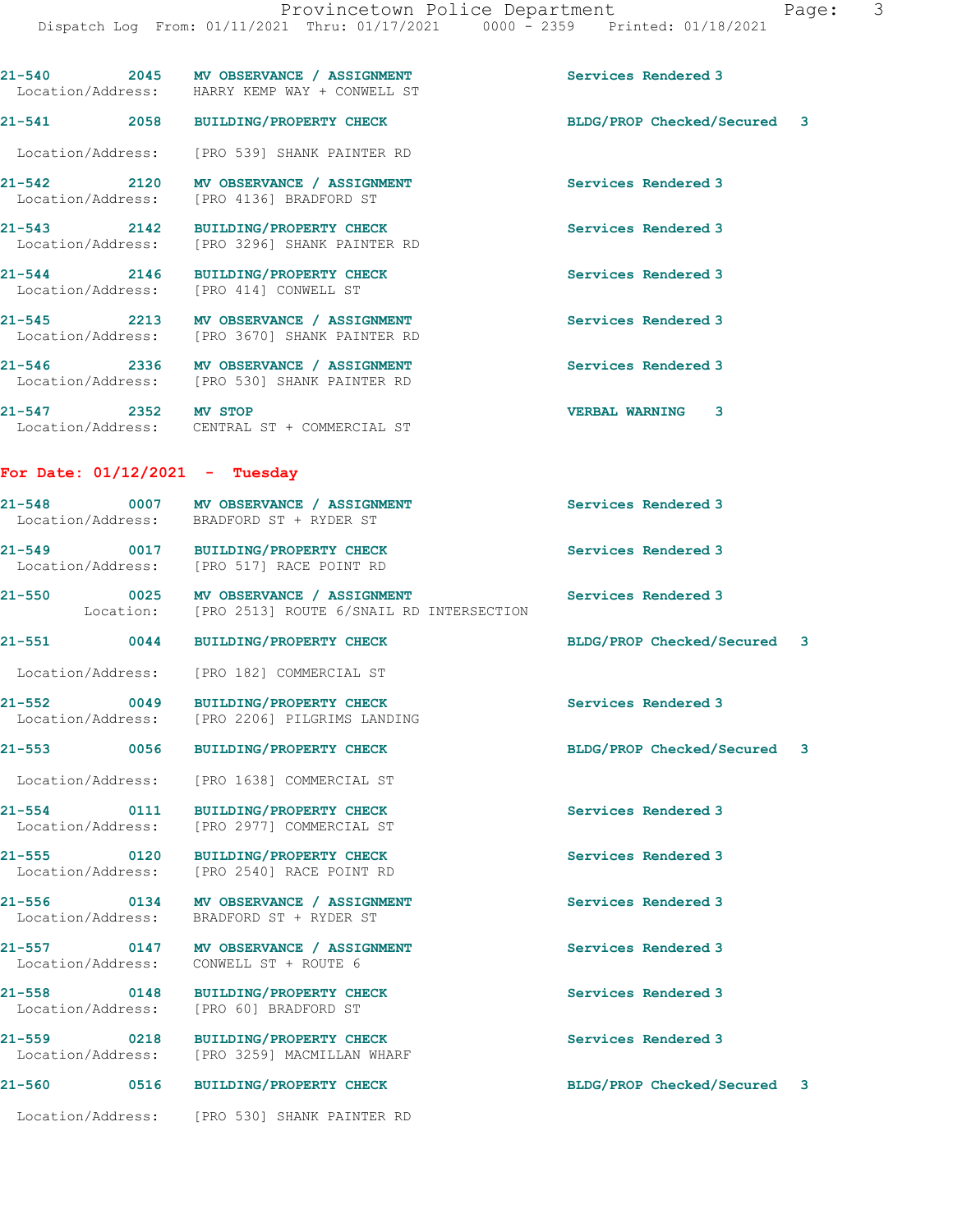|                             | Provincetown Police Department<br>Dispatch Log From: 01/11/2021 Thru: 01/17/2021 0000 - 2359 Printed: 01/18/2021 | Page: 4                         |  |
|-----------------------------|------------------------------------------------------------------------------------------------------------------|---------------------------------|--|
|                             | 21-561 0517 BUILDING/PROPERTY CHECK                                                                              | BLDG/PROP Checked/Secured 3     |  |
|                             | Location/Address: [PRO 4041] BRADFORD ST                                                                         |                                 |  |
|                             | 21-563 0528 MV OBSERVANCE / ASSIGNMENT<br>Location/Address: [PRO 3440] ROUTE 6                                   | <b>VERBAL WARNING 3</b>         |  |
|                             | 21-565 0530 MV OBSERVANCE / ASSIGNMENT<br>Location/Address: [PRO 521] ROUTE 6                                    | Services Rendered 3             |  |
|                             | 21-564 0531 MV OBSERVANCE / ASSIGNMENT<br>Location/Address: SHANK PAINTER RD + JEROME SMITH RD                   | Services Rendered 3             |  |
| 21-566 0556 MV STOP         | Location/Address: [PRO 2513] ROUTE 6                                                                             | <b>VERBAL WARNING 3</b>         |  |
|                             | 21-567 0610 BUILDING/PROPERTY CHECK                                                                              | BLDG/PROP Checked/Secured 3     |  |
|                             | Location/Address: [PRO 3609] COMMERCIAL ST                                                                       |                                 |  |
| 21-568                      | 0728 BUILDING/PROPERTY CHECK<br>Location/Address: [PRO 3259] MACMILLAN WHARF                                     | Services Rendered 3             |  |
|                             | 21-569 0802 BUILDING/PROPERTY CHECK                                                                              | BLD/PROP CHECKED UNSECURE 3     |  |
|                             | Location/Address: [PRO 3259] MACMILLAN WHARF                                                                     |                                 |  |
| 21-570 0810 SCHOOL CROSSING | Location/Address: [PRO 569] WINSLOW ST                                                                           | Services Rendered 3             |  |
| 21-571 0812 AT SCHOOL       | Location/Address: [PRO 488] MAYFLOWER ST                                                                         | Services Rendered 3             |  |
|                             | 21-572 0827 SERVICE CALL - POLICE                                                                                | <b>Transferred Custody</b><br>3 |  |
|                             | Location/Address: [PRO 3670] SHANK PAINTER RD                                                                    |                                 |  |
| 21-573 1118 MV COMPLAINT    | Location/Address: [PRO 2558] BRADFORD ST                                                                         | <b>VERBAL WARNING 2</b>         |  |
|                             | 21-576 1208 PARKING COMPLAINT<br>Location/Address: [PRO 2512] JEROME SMITH RD                                    | Services Rendered 3             |  |
|                             | 21-575 1211 MV OBSERVANCE / ASSIGNMENT<br>Location/Address: ROUTE 6 + SNAIL RD                                   | Services Rendered 3             |  |

21-577 1223 MV STOP 120 21-577 223 MV STOP 120 21-577 223 VERBAL WARNING Location/Address: [PRO 521] ROUTE 6

21-578 1229 MEDICAL EMERGENCY Services Rendered 1 Location/Address: [PRO 3314] COMMERCIAL ST

21-579 1400 BUILDING/PROPERTY CHECK Services Rendered 3 Location/Address: [PRO 2540] RACE POINT RD

21-580 1418 NOISE COMPLAINT SERVICES Rendered 3 Location/Address: [PRO 1148] WILLOW DR

21-581 1458 SERVICE CALL - POLICE Services Rendered 3 Location/Address: [PRO 569] WINSLOW ST

21-582 1517 MV OBSERVANCE / ASSIGNMENT Services Rendered 3 Location/Address: ROUTE 6 + SNAIL RD

21-583 1517 MEDICAL EMERGENCY Services Rendered 1 Location/Address: [PRO 1077] PLEASANT ST

21-584 1527 MV STOP VERBAL WARNING 3 Location/Address: ROUTE 6 + SHANK PAINTER RD

21-586 1549 MV STOP VERBAL WARNING 3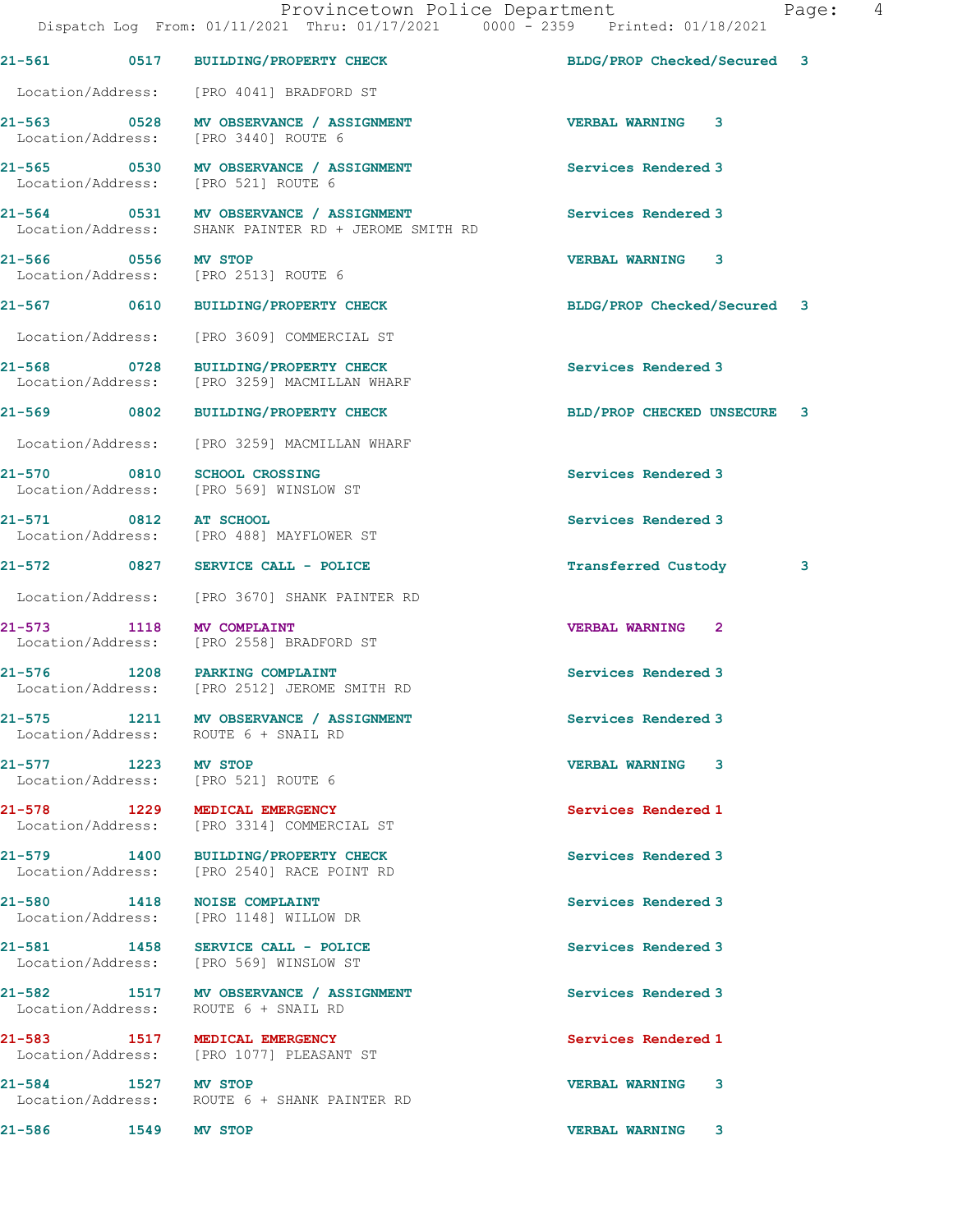|                                      |                                                                                            | Provincetown Police Department<br>5<br>Page:<br>Dispatch Log From: 01/11/2021 Thru: 01/17/2021 0000 - 2359 Printed: 01/18/2021 |
|--------------------------------------|--------------------------------------------------------------------------------------------|--------------------------------------------------------------------------------------------------------------------------------|
|                                      | Location/Address: ROUTE 6 + SANDY HILL LN                                                  |                                                                                                                                |
| 21-587 1615 MV STOP                  | Location/Address: [PRO 106] COMMERCIAL ST                                                  | VERBAL WARNING 3                                                                                                               |
|                                      | 21-588 1615 MEDICAL EMERGENCY                                                              | Transported to Hospital 1                                                                                                      |
|                                      | Location/Address: [PRO 440] HARRY KEMP WAY                                                 |                                                                                                                                |
|                                      | 21-589 1631 BUILDING/PROPERTY CHECK                                                        | BLDG/PROP Checked/Secured 3                                                                                                    |
|                                      | Location/Address: [PRO 1780] JOHNSON ST                                                    |                                                                                                                                |
| $21 - 590$                           | 1653 MV OBSERVANCE / ASSIGNMENT<br>Location/Address: ROUTE 6 + SNAIL RD                    | Services Rendered 3                                                                                                            |
| 21-591 1702 MV STOP                  | Location/Address: BRADFORD ST + MILLER HILL RD                                             | <b>VERBAL WARNING</b><br>3                                                                                                     |
| 21-592 1710 MV STOP                  | Location/Address: ROUTE 6 + SNAIL RD                                                       | <b>VERBAL WARNING</b><br>3                                                                                                     |
| 21-593 1742 MV STOP                  | Location/Address: [PRO 3670] SHANK PAINTER RD                                              | <b>VERBAL WARNING</b><br>3                                                                                                     |
| 21-595 1758 MV STOP                  | Location/Address: ANTHONY ST + COMMERCIAL ST                                               | <b>VERBAL WARNING 3</b>                                                                                                        |
|                                      | 21-594 1759 MV OBSERVANCE / ASSIGNMENT<br>Location/Address: HOWLAND ST + BRADFORD ST       | Services Rendered 3                                                                                                            |
|                                      | 21-596 1952 PARKING COMPLAINT<br>Location/Address: [PRO 3259] MACMILLAN WHARF              | Services Rendered 3                                                                                                            |
|                                      | 21-597 2013 MV OBSERVANCE / ASSIGNMENT<br>Location/Address: [PRO 3359] HARRY KEMP WAY      | Services Rendered 3                                                                                                            |
|                                      | 21-599 2028 MV OBSERVANCE / ASSIGNMENT<br>Location/Address: SHANK PAINTER RD + BRADFORD ST | Services Rendered 3                                                                                                            |
|                                      | 21-600 2049 BUILDING/PROPERTY CHECK<br>Location/Address: [PRO 3430] COMMERCIAL ST          | Services Rendered 3                                                                                                            |
| $21 - 601$ 2206<br>Location/Address: | <b>BUILDING/PROPERTY CHECK</b><br>[PRO 519] RACE POINT RD                                  | Services Rendered 3                                                                                                            |
| $21 - 602$                           | 2328 BUILDING/PROPERTY CHECK<br>Location/Address: [PRO 2206] PILGRIMS LANDING              | Services Rendered 3                                                                                                            |
| $21 - 603$<br>2341 MV STOP           |                                                                                            | Citation / Warning Issued 3                                                                                                    |
| Location/Address:                    | BRADFORD ST + CENTER ST                                                                    |                                                                                                                                |
| $21 - 604$                           | 2359 BUILDING/PROPERTY CHECK<br>Location/Address: [PRO 3259] MACMILLAN WHARF               | Services Rendered 3                                                                                                            |
| For Date: $01/13/2021$ - Wednesday   |                                                                                            |                                                                                                                                |
| $21 - 605$                           | 0019 SUSPICIOUS ACTIVITY<br>Location/Address: [PRO 444] HIGH POLE HILL                     | SPOKEN TO<br>$\mathbf{2}$                                                                                                      |
| $21 - 606$                           | 0050 BUILDING/PROPERTY CHECK                                                               | BLDG/PROP Checked/Secured 3                                                                                                    |
| Location/Address:                    | [PRO 1638] COMMERCIAL ST                                                                   |                                                                                                                                |

21-607 0050 MV OBSERVANCE / ASSIGNMENT Services Rendered 3 Location/Address: JEROME SMITH RD + SHANK PAINTER RD

21-608 0059 MV OBSERVANCE / ASSIGNMENT Services Rendered 3 Location/Address: SHANK PAINTER RD + COURT ST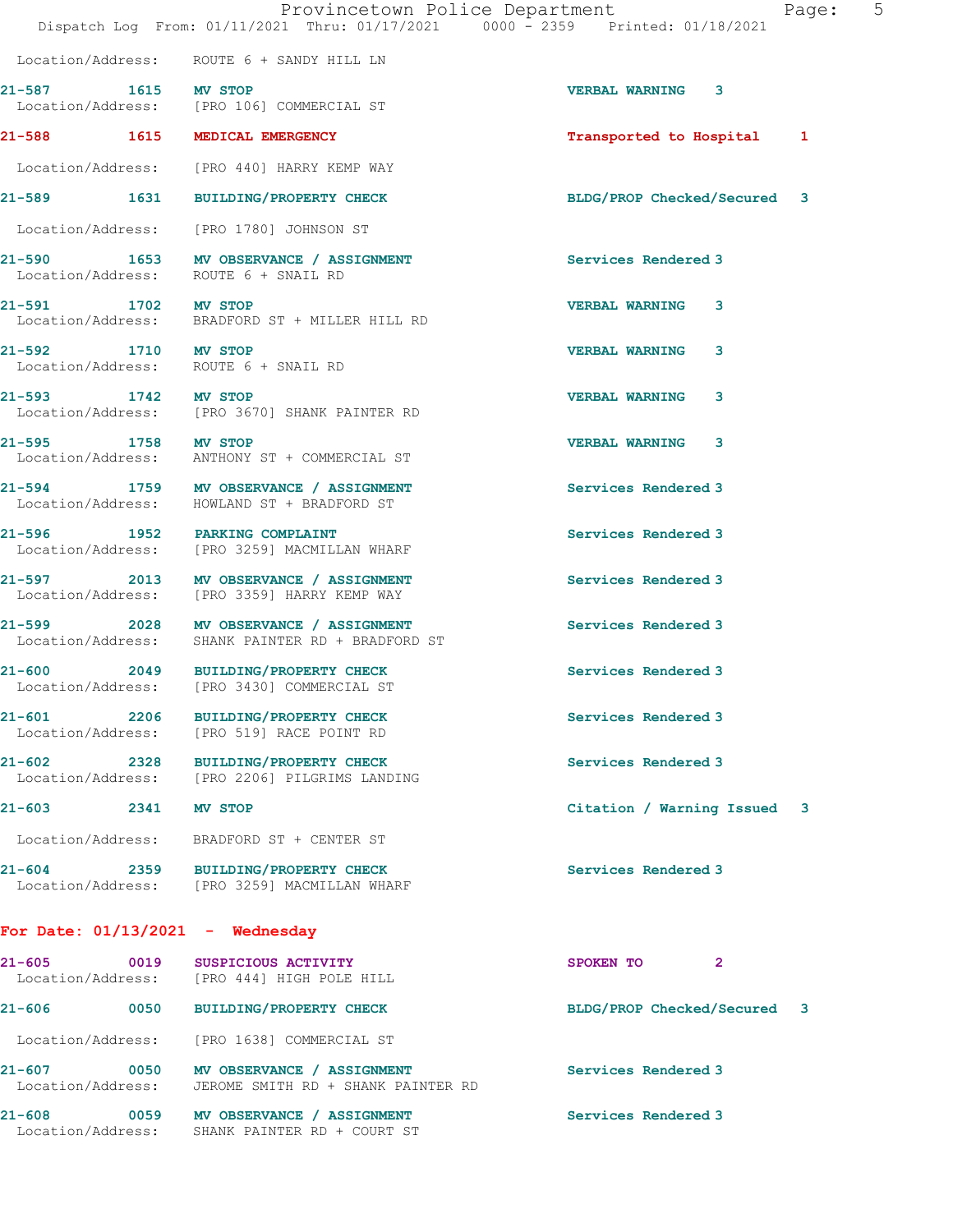|                                      |                   | 21-609 0100 BUILDING/PROPERTY CHECK                                            | Services Rendered 3         |    |
|--------------------------------------|-------------------|--------------------------------------------------------------------------------|-----------------------------|----|
|                                      |                   | Location/Address: [PRO 2206] PILGRIMS LANDING                                  |                             |    |
| 21-610 0103 MV STOP                  |                   |                                                                                | Citation / Warning Issued 3 |    |
| Location/Address: ROUTE 6            |                   |                                                                                |                             |    |
| 21-611 0125                          |                   | BUILDING/PROPERTY CHECK<br>Location/Address: [PRO 2540] RACE POINT RD          | Services Rendered 3         |    |
|                                      |                   | 21-612 0143 BUILDING/PROPERTY CHECK                                            | BLDG/PROP Checked/Secured 3 |    |
| Location/Address:                    |                   | [PRO 105] COMMERCIAL ST                                                        |                             |    |
| 21-613 0145<br>Location/Address:     |                   | MV OBSERVANCE / ASSIGNMENT<br>[PRO 4136] BRADFORD ST                           | Services Rendered 3         |    |
| $21 - 614$ 0226<br>Location/Address: |                   | BUILDING/PROPERTY CHECK<br>[PRO 2977] COMMERCIAL ST                            | Services Rendered 3         |    |
| 21-615 0233<br>Location/Address:     |                   | MV OBSERVANCE / ASSIGNMENT<br>BRADFORD ST + RYDER ST                           | Services Rendered 3         |    |
| $21 - 616$ 0303<br>Location/Address: |                   | BUILDING/PROPERTY CHECK<br>[PRO 3430] COMMERCIAL ST                            | Services Rendered 3         |    |
| $21 - 617$ 0322                      |                   | <b>BUILDING/PROPERTY CHECK</b>                                                 | BLDG/PROP Checked/Secured 3 |    |
| Location/Address:                    |                   | [PRO 182] COMMERCIAL ST                                                        |                             |    |
|                                      |                   | 21-618 0326 BUILDING/PROPERTY CHECK                                            | BLDG/PROP Checked/Secured 3 |    |
| Location/Address:                    |                   | [PRO 519] RACE POINT RD                                                        |                             |    |
|                                      |                   | 21-620 0511 BUILDING/PROPERTY CHECK                                            | BLDG/PROP Checked/Secured 3 |    |
|                                      |                   | Location/Address: [PRO 530] SHANK PAINTER RD                                   |                             |    |
| $21 - 619$ 0512                      |                   | <b>BUILDING/PROPERTY CHECK</b>                                                 | BLDG/PROP Checked/Secured 3 |    |
| Location/Address:                    |                   | [PRO 3609] COMMERCIAL ST                                                       |                             |    |
| Location/Address:                    |                   | 21-621 0517 BUILDING/PROPERTY CHECK<br>[PRO 2540] RACE POINT RD                | Services Rendered 3         |    |
| $21 - 622$<br>Location/Address:      | $\overline{0532}$ | MV OBSERVANCE / ASSIGNMENT<br>HARRY KEMP WAY + BREWSTER ST                     | Services Rendered 3         |    |
| $21 - 623$                           |                   | 0535 MV OBSERVANCE / ASSIGNMENT<br>Location/Address: [PRO 521] ROUTE 6         | Services Rendered 3         |    |
| $21 - 624$                           | 0601              | MV OBSERVANCE / ASSIGNMENT                                                     | No Action Required          | 3  |
| Location/Address:                    |                   | SHANK PAINTER RD + JEROME SMITH RD                                             |                             |    |
| 21-625 0613                          |                   | MEDICAL EMERGENCY                                                              | Transported to Hospital     | 1  |
|                                      |                   | Location/Address: [PRO 185] COMMERCIAL ST                                      |                             |    |
| $21 - 626$                           | 0620              | MV STOP                                                                        | Citation / Warning Issued   | -3 |
| Location/Address:                    |                   | [PRO 539] SHANK PAINTER RD                                                     |                             |    |
| 21-627 0705<br>Location/Address:     |                   | <b>ASSAULT</b><br>[PRO 1180] COMMERCIAL ST                                     | Could Not Locate 1          |    |
| $21 - 628$                           |                   | 0841 BUILDING/PROPERTY CHECK<br>Location/Address: [PRO 75] CAPTAIN BERTIES WAY | Services Rendered 3         |    |
| $21 - 629$                           |                   | 0859 MV OBSERVANCE / ASSIGNMENT                                                | Services Rendered 3         |    |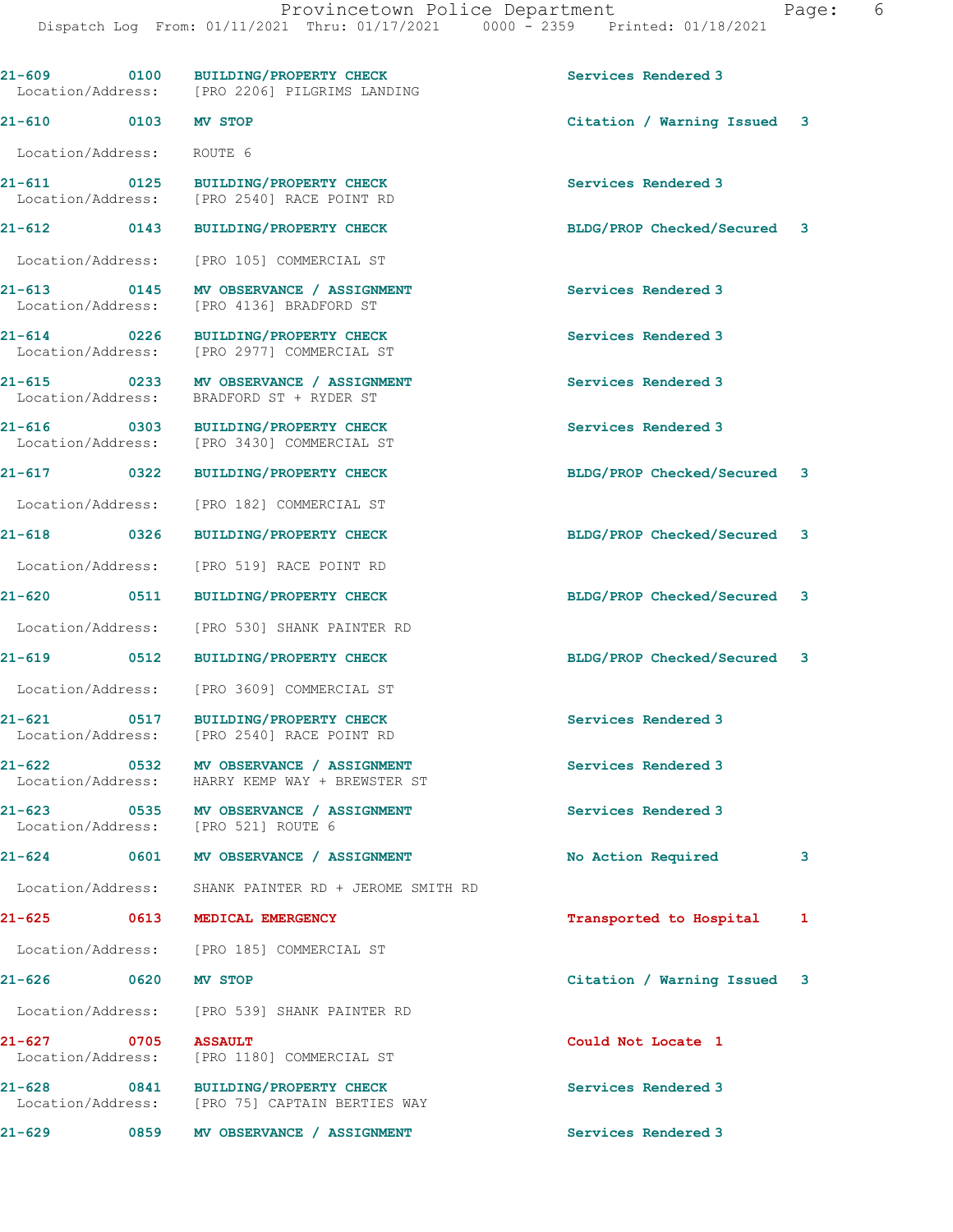|                       | Provincetown Police Department<br>Dispatch Log From: 01/11/2021 Thru: 01/17/2021 0000 - 2359 Printed: 01/18/2021 |                             | Page:          | 7 |
|-----------------------|------------------------------------------------------------------------------------------------------------------|-----------------------------|----------------|---|
|                       | Location/Address: HARRY KEMP WAY + AUNT SUKEYS WAY                                                               |                             |                |   |
| 21-630 0902 MV STOP   |                                                                                                                  | Citation / Warning Issued 3 |                |   |
|                       | Location/Address: [PRO 440] HARRY KEMP WAY                                                                       |                             |                |   |
|                       | 21-631 0908 MV OBSERVANCE / ASSIGNMENT<br>Location/Address: [PRO 356] COMMERCIAL ST                              | Services Rendered 3         |                |   |
|                       | 21-632 0913 911 - GENERAL<br>Location/Address: [PRO 367] COMMERCIAL ST                                           | Services Rendered 1         |                |   |
|                       | 21-633 0950 BUILDING/PROPERTY CHECK<br>Location/Address: [PRO 2898] JEROME SMITH RD                              | Services Rendered 3         |                |   |
| 21-634 1012 FOLLOW UP | Location/Address: [PRO 539] SHANK PAINTER RD                                                                     | Services Rendered 2         |                |   |
|                       | 21-636 1049 LOST PROPERTY<br>Location/Address: [PRO 542] SHANK PAINTER RD                                        | Services Rendered 3         |                |   |
| 21-637 1132 FOLLOW UP | Location/Address: [PRO 146] COMMERCIAL ST                                                                        | Services Rendered 2         |                |   |
|                       | 21-638 1153 ANIMAL CALL<br>Location/Address: [PRO 3314] COMMERCIAL ST                                            | Could Not Locate 2          | $\overline{2}$ |   |
|                       | 21-639 1216 COMPLAINT - GENERAL<br>Location/Address: [PRO 542] SHANK PAINTER RD                                  | SPOKEN TO<br>3              |                |   |
| 21-640                | 1254 FOLLOW UP<br>Location/Address: [PRO 75] CAPTAIN BERTIES WAY                                                 | Services Rendered 2         |                |   |
|                       | 21-642 1508 MEDICAL EMERGENCY                                                                                    | Transported to Hospital 1   |                |   |
|                       | Location/Address: [PRO 440] HARRY KEMP WAY                                                                       |                             |                |   |
| 21-643 1517 MV STOP   | Location/Address: BRADFORD ST + RYDER ST                                                                         | <b>VERBAL WARNING 3</b>     |                |   |
|                       | 21-644 1521 GENERAL INFO<br>Location/Address: [PRO 3295] MAYFLOWER ST                                            | Services Rendered 3         |                |   |
|                       | 21-646 1538 MEDICAL EMERGENCY<br>Location/Address: [PRO 408] CONWELL ST                                          | <b>PATIENT REFUSAL 1</b>    |                |   |
| 21-648 1602 MV STOP   | Location/Address: ROUTE 6 + SNAIL RD                                                                             | <b>VERBAL WARNING 3</b>     |                |   |
|                       | 21-649 1623 ANIMAL CALL                                                                                          | Referred to Other Agency 2  |                |   |
|                       | Location/Address: [PRO 856] COMMERCIAL ST                                                                        |                             |                |   |
|                       | 21-650 1725 MV OBSERVANCE / ASSIGNMENT<br>Location/Address: [PRO 4136] BRADFORD ST                               | Services Rendered 3         |                |   |
| 21-652 1815 MV STOP   | Location/Address: ROUTE 6 + SNAIL RD                                                                             | <b>VERBAL WARNING 3</b>     |                |   |
|                       | 21-653 1907 MV OBSERVANCE / ASSIGNMENT<br>Location/Address: [PRO 356] COMMERCIAL ST                              | Services Rendered 3         |                |   |
|                       | 21-655 2024 MV OBSERVANCE / ASSIGNMENT<br>Location/Address: [PRO 2577] BRADFORD ST                               | Services Rendered 3         |                |   |
|                       | 21-654 2025 BUILDING/PROPERTY CHECK                                                                              | BLDG/PROP Checked/Secured 3 |                |   |
|                       | Location/Address: [PRO 1638] COMMERCIAL ST                                                                       |                             |                |   |
|                       | 21-657 2034 BUILDING/PROPERTY CHECK<br>Location/Address: [PRO 106] COMMERCIAL ST                                 | Services Rendered 3         |                |   |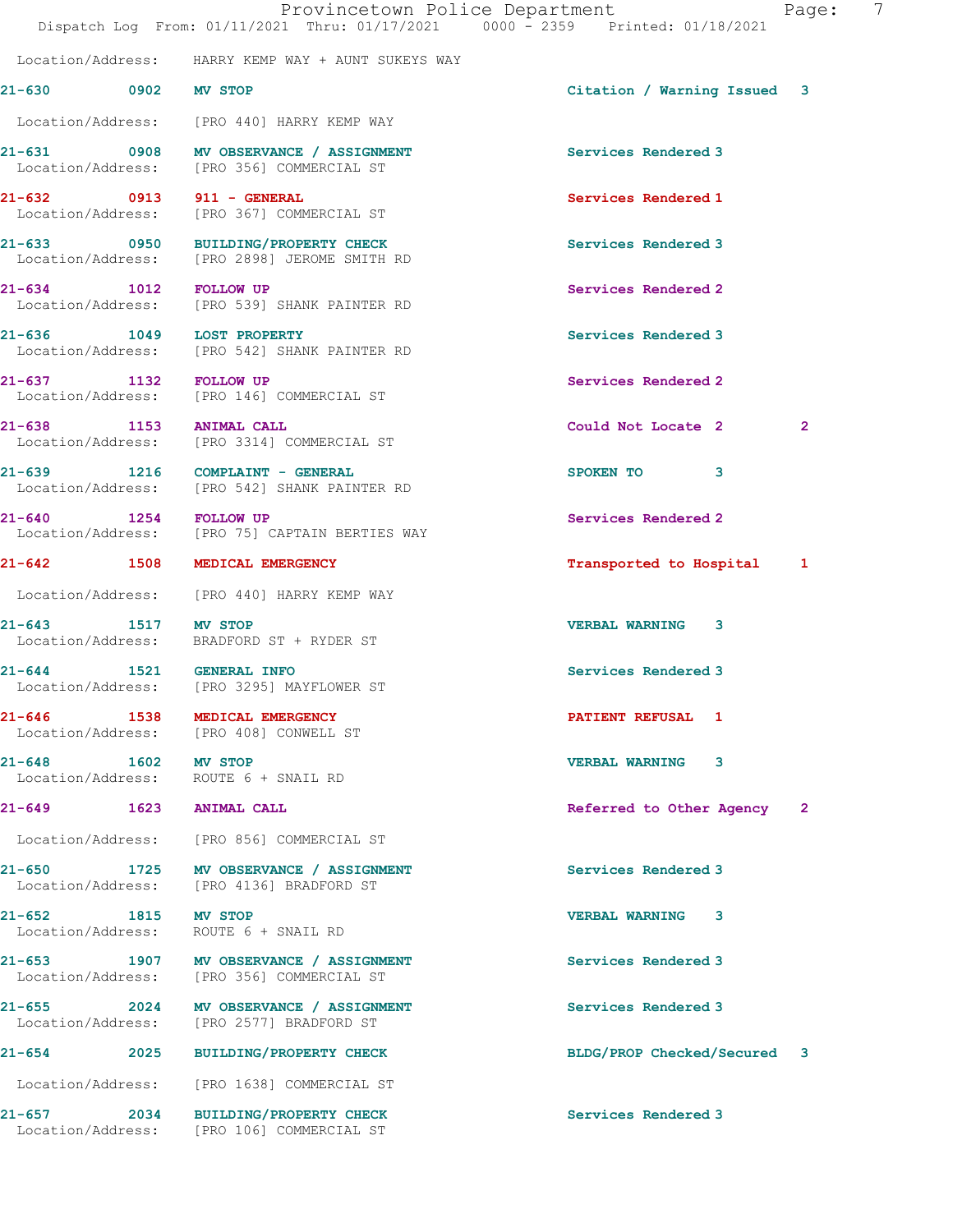| $21 - 656$<br>Location/Address:         | 2037 BUILDING/PROPERTY CHECK<br>[PRO 2977] COMMERCIAL ST                                | Services Rendered 3            |
|-----------------------------------------|-----------------------------------------------------------------------------------------|--------------------------------|
| 21-658 2045<br>Location/Address:        | <b>BUILDING/PROPERTY CHECK</b><br>[PRO 524] COMMERCIAL ST                               | Services Rendered 3            |
| 21-660 2139<br>Location/Address:        | MEDICAL EMERGENCY<br>[PRO 2616] COMMERCIAL ST                                           | PATIENT REFUSAL 1              |
| 21-661 2145<br>Location/Address:        | <b>BUILDING/PROPERTY CHECK</b><br>[PRO 519] RACE POINT RD                               | Services Rendered 3            |
| 21-662<br>2146                          | <b>BUILDING/PROPERTY CHECK</b>                                                          | BLDG/PROP Checked/Secured 3    |
|                                         | Location/Address: [PRO 519] RACE POINT RD                                               |                                |
|                                         | 21-663 2151 MV OBSERVANCE / ASSIGNMENT<br>Location/Address: HARRY KEMP WAY + CONWELL ST | Services Rendered 3            |
| $21 - 664$                              | 2153 BUILDING/PROPERTY CHECK                                                            | BLDG/PROP Checked/Secured 3    |
|                                         | Location/Address: [PRO 530] SHANK PAINTER RD                                            |                                |
| 21-666<br>2226                          | <b>BUILDING/PROPERTY CHECK</b>                                                          | BLDG/PROP Checked/Secured 3    |
| Location/Address:                       | [PRO 182] COMMERCIAL ST                                                                 |                                |
| $21 - 667$<br>2235                      | <b>BUILDING/PROPERTY CHECK</b>                                                          | BLDG/PROP Checked/Secured<br>3 |
| Location/Address:                       | [PRO 175] COMMERCIAL ST                                                                 |                                |
| $21 - 668$<br>2248                      | MEDICAL EMERGENCY                                                                       | Transported to Hospital<br>1   |
|                                         | Location/Address: [PRO 542] SHANK PAINTER RD                                            |                                |
| $21 - 669$<br>2357                      | <b>BUILDING/PROPERTY CHECK</b>                                                          | BLDG/PROP Checked/Secured 3    |
|                                         | Location/Address: [PRO 1646] WINSLOW ST                                                 |                                |
| For Date: $01/14/2021$ - Thursday       |                                                                                         |                                |
| Location/Address:                       | 21-670 0005 BUILDING/PROPERTY CHECK<br>[PRO 2483] COMMERCIAL ST                         | Services Rendered 3            |
| 21-671<br>0010                          | <b>BUILDING/PROPERTY CHECK</b><br>Location/Address: [PRO 2206] PILGRIMS LANDING         | Services Rendered 3            |
| Location/Address:                       | 21-672 0010 MV OBSERVANCE / ASSIGNMENT<br>ROUTE 6 + SNAIL RD                            | Services Rendered 3            |
| $21 - 673$<br>Location/Address:         | 0017 ASSIST CITIZEN<br>[PRO 4136] BRADFORD ST                                           | Services Rendered 3            |
| $21 - 674$ 0017<br>Location/Address:    | <b>MV STOP</b><br>ROUTE 6                                                               | <b>VERBAL WARNING</b><br>3     |
| $21 - 675$<br>0149                      | <b>BUILDING/PROPERTY CHECK</b>                                                          | BLDG/PROP Checked/Secured 3    |
|                                         | Location/Address: [PRO 2018] COMMERCIAL ST                                              |                                |
| $21 - 676$<br>0151<br>Location/Address: | <b>BUILDING/PROPERTY CHECK</b><br>[PRO 1638] COMMERCIAL ST                              | Services Rendered 3            |
| $21 - 677$<br>0152                      | <b>BUILDING/PROPERTY CHECK</b>                                                          | BLDG/PROP Checked/Secured 3    |

Location/Address: [PRO 186] COMMERCIAL ST

21-678 0206 MV OBSERVANCE / ASSIGNMENT Services Rendered 3

Location/Address: ROUTE 6 + SNAIL RD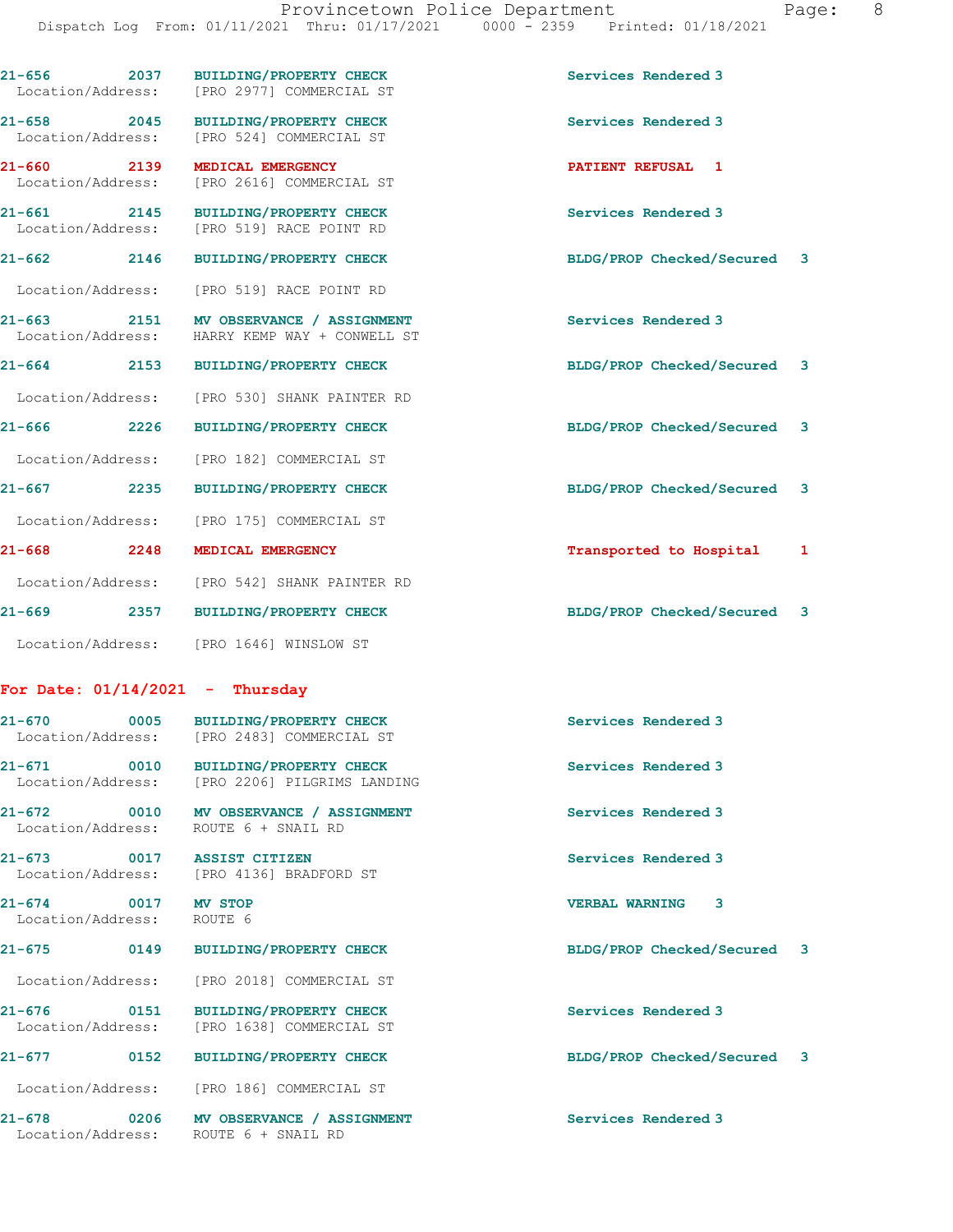21-679 0208 BUILDING/PROPERTY CHECK Services Rendered 3 Location/Address: [PRO 2977] COMMERCIAL ST 21-680 0217 MV OBSERVANCE / ASSIGNMENT States and Services Rendered 3<br>
Location/Address: HARRY KEMP WAY + AUNT SUKEYS WAY HARRY KEMP WAY + AUNT SUKEYS WAY 21-681 0243 BUILDING/PROPERTY CHECK BLDG/PROP Checked/Secured 3 Location/Address: [PRO 413] CONWELL ST 21-682 0407 BUILDING/PROPERTY CHECK BLDG/PROP Checked/Secured 3 Location/Address: [PRO 516] RACE POINT RD 21-683 0524 MV OBSERVANCE / ASSIGNMENT Services Rendered 3 Location/Address: [PRO 3430] COMMERCIAL ST 21-684 0541 MV OBSERVANCE / ASSIGNMENT Services Rendered 3 Location/Address: ROUTE 6 21-686 0810 SERVICE CALL - POLICE Services Rendered 3 Location/Address: [PRO 488] MAYFLOWER ST 21-685 0811 MV OBSERVANCE / ASSIGNMENT Services Rendered 3<br>
Location/Address: WINSLOW ST + JEROME SMITH RD WINSLOW ST + JEROME SMITH RD 21-688 0904 MV OBSERVANCE / ASSIGNMENT Services Rendered 3 Location/Address: [PRO 539] SHANK PAINTER RD 21-689 0931 MV OBSERVANCE / ASSIGNMENT Services Rendered 3 Location/Address: [PRO 94] BRADFORD ST 21-690 1055 MEDICAL EMERGENCY **PATIENT REFUSAL 1**<br>Location/Address: [PRO 3222] ALDEN ST [PRO 3222] ALDEN ST 21-691 1100 BUILDING/PROPERTY CHECK BLDG/PROP Checked/Secured 3 Location/Address: [PRO 447] JEROME SMITH RD 21-692 1120 MV OBSERVANCE / ASSIGNMENT Services Rendered 3 Location/Address: SHANK PAINTER RD + JEROME SMITH RD 21-693 1123 MV STOP VERBAL WARNING 3 Location/Address: [PRO 338] SHANK PAINTER RD 21-694 1125 ALARM - GENERAL BLDG/PROP Checked/Secured 1 Location/Address: [PRO 4078] FRANKLIN ST 21-695 1139 HAZARDS Referred to Other Agency 2 Location/Address: BRADFORD ST + RYDER ST 21-696 1153 MV STOP VERBAL WARNING 3 Location/Address: ROUTE 6 + SHANK PAINTER RD 21-697 1203 BUILDING/PROPERTY CHECK BLDG/PROP Checked/Secured 3 Location/Address: [PRO 2539] RYDER ST EXT 21-698 1232 MV OBSERVANCE / ASSIGNMENT Services Rendered 3<br>
Location/Address: HARRY KEMP WAY + HOWLAND ST HARRY KEMP WAY + HOWLAND ST 21-700 1310 SERVICE CALL - POLICE 21-700 Services Rendered 3<br>
Location/Address: [PRO 488] MAYFLOWER ST [PRO 488] MAYFLOWER ST 21-701 1310 SERVICE CALL - POLICE 21 Services Rendered 3 Location/Address: [PRO 569] WINSLOW ST 21-702 1313 DISORDERLY Peace Restored 1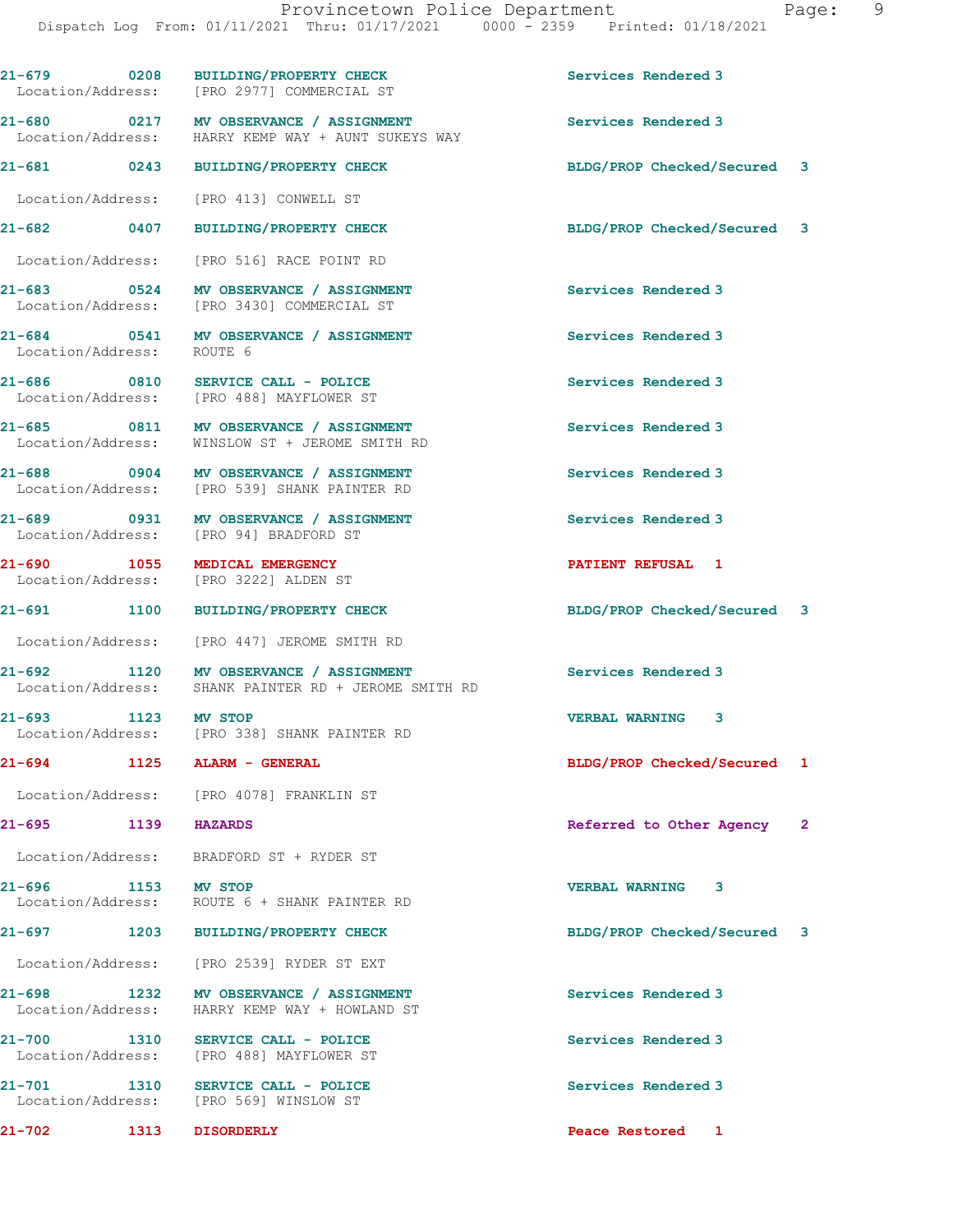21-704 1412 MV STOP 120 21-704 No Action Required 3 Location/Address: [PRO 521] ROUTE 6

21-707 1605 MEDICAL EMERGENCY No South Article Required 1

Location/Address: [PRO 542] SHANK PAINTER RD

21-708 1642 GENERAL INFO SPOKEN TO 3 Location/Address: [PRO 1152] WILLOW DR

21-709 1731 BUILDING/PROPERTY CHECK Services Rendered 3 Location/Address: [PRO 3430] COMMERCIAL ST

21-711 1739 LOST PROPERTY 1788 Services Rendered 3 Location/Address: [PRO 2542] COMMERCIAL ST

21-710 1744 BUILDING/PROPERTY CHECK Services Rendered 3 Location/Address: [PRO 2206] PILGRIMS LANDING

21-712 1826 BUILDING/PROPERTY CHECK Services Rendered 3 Location/Address: [PRO 2512] JEROME SMITH RD

21-713 1849 MEDICAL EMERGENCY **121-713** PATIENT REFUSAL 1 Location/Address: [PRO 542] SHANK PAINTER RD Refer To  $P/C$ :  $21-4-AR$ 

21-714 1917 ALARM - FIRE False Alarm 1 Location/Address: [PRO 4019] HARBOR HILL RD

21-716 2010 MV OBSERVANCE / ASSIGNMENT Services Rendered 3 Location/Address: [PRO 3440] ROUTE 6

21-718 2122 BUILDING/PROPERTY CHECK 21-718 Location/Address: [PRO 2540] RACE POINT RD

21-719 2153 MEDICAL EMERGENCY PATIENT REFUSAL 1

Location/Address: [PRO 519] RACE POINT RD

Location/Address: [PRO 545] SHANK PAINTER RD

21-722 2341 BUILDING/PROPERTY CHECK BLDG/PROP Checked/Secured 3

[PRO 3222] ALDEN ST

Location/Address: [PRO 1778] SHANK PAINTER RD

21-724 2355 MEDICAL EMERGENCY Transported to Hospital 1

Location/Address: [PRO 2199] BAYBERRY AVE

For Date: 01/15/2021 - Friday

21-723 0000 BUILDING/PROPERTY CHECK Services Rendered 3 Location/Address: [PRO 3259] MACMILLAN WHARF 21-725 0018 MV OBSERVANCE / ASSIGNMENT Services Rendered 3 Location/Address: SHANK PAINTER RD + CAPTAIN BERTIES WAY 21-726 0043 BUILDING/PROPERTY CHECK Services Rendered 3 Location/Address: [PRO 2512] JEROME SMITH RD

21-720 2203 BUILDING/PROPERTY CHECK BLDG/PROP Checked/Secured 3

21-721 2330 BUILDING/PROPERTY CHECK BLDG/PROP Checked/Secured 3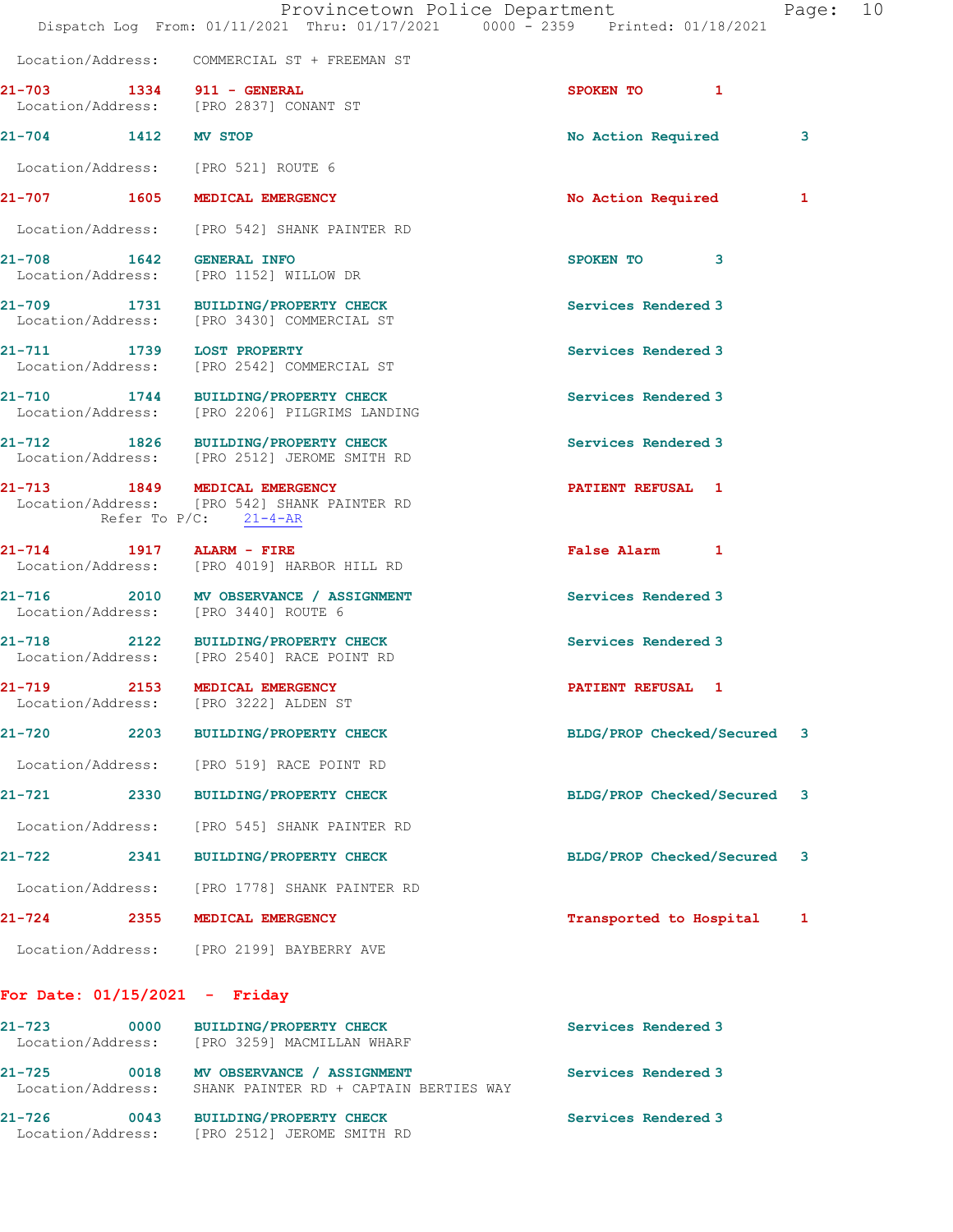Dispatch Log From: 01/11/2021 Thru: 01/17/2021 0000 - 2359 Printed: 01/18/2021

|                     |      | 21-727 0047 BUILDING/PROPERTY CHECK<br>Location/Address: [PRO 2577] BRADFORD ST          | Services Rendered 3         |              |
|---------------------|------|------------------------------------------------------------------------------------------|-----------------------------|--------------|
|                     |      | 21-728 0052 BUILDING/PROPERTY CHECK                                                      | BLDG/PROP Checked/Secured 3 |              |
|                     |      | Location/Address: [PRO 2018] COMMERCIAL ST                                               |                             |              |
| 21-729 0055         |      | <b>BUILDING/PROPERTY CHECK</b>                                                           | BLDG/PROP Checked/Secured   | 3            |
| Location/Address:   |      | [PRO 1638] COMMERCIAL ST                                                                 |                             |              |
|                     |      | 21-730 0058 PARKING COMPLAINT<br>Location/Address: [PRO 3174] COMMERCIAL ST              | Services Rendered 3         |              |
|                     |      | 21-731 0123 MV OBSERVANCE / ASSIGNMENT<br>Location/Address: HIGH POLE HILL + BRADFORD ST | Services Rendered 3         |              |
|                     |      | 21-732 0142 BUILDING/PROPERTY CHECK                                                      | BLDG/PROP Checked/Secured 3 |              |
| Location/Address:   |      | [PRO 512] PRINCE ST                                                                      |                             |              |
| 21-733 0306         |      | <b>BUILDING/PROPERTY CHECK</b>                                                           | BLDG/PROP Checked/Secured   | 3            |
|                     |      | Location/Address: [PRO 516] RACE POINT RD                                                |                             |              |
| 21-734 0334         |      | MEDICAL EMERGENCY<br>Location/Address: [PRO 2647] SHANK PAINTER RD                       | Services Rendered 1         |              |
|                     |      | 21-735 0401 BUILDING/PROPERTY CHECK<br>Location/Address: [PRO 521] ROUTE 6               | Services Rendered 3         |              |
|                     |      | 21-736 0533 MV OBSERVANCE / ASSIGNMENT<br>Location/Address: PROVINCELANDS RD             | Services Rendered 3         |              |
|                     |      | 21-737 0547 MV OBSERVANCE / ASSIGNMENT<br>Location/Address: [PRO 521] ROUTE 6            | Services Rendered 3         |              |
| 21-738 0810         |      | <b>AT SCHOOL</b><br>Location/Address: [PRO 488] MAYFLOWER ST                             | Services Rendered 3         |              |
|                     |      | 21-739 0811 SCHOOL CROSSING<br>Location/Address: [PRO 569] WINSLOW ST                    | Services Rendered 3         |              |
| 21-740              |      | 0847 MV DISABLED                                                                         | Referred to Other Agency    | $\mathbf{2}$ |
|                     |      | Location/Address: [PRO 2499] RACE POINT RD                                               |                             |              |
| $21 - 741$          | 0945 | <b>BUILDING/PROPERTY CHECK</b>                                                           | BLDG/PROP Checked/Secured   | 3            |
|                     |      | Location/Address: [PRO 447] JEROME SMITH RD                                              |                             |              |
|                     |      | 21-742 1039 BUILDING/PROPERTY CHECK                                                      | BLDG/PROP Checked/Secured   | 3            |
|                     |      | Location/Address: [PRO 2483] COMMERCIAL ST                                               |                             |              |
| 21-743              |      | 1101 MV OBSERVANCE / ASSIGNMENT<br>Location/Address: ROUTE 6 + HOWLAND ST                | Services Rendered 3         |              |
|                     |      | 21-744 1126 MV OBSERVANCE / ASSIGNMENT<br>Location/Address: COMMERCIAL ST + SNAIL RD     | Services Rendered 3         |              |
| 21-747 1250 MV STOP |      |                                                                                          | Citation / Warning Issued   | 3            |
|                     |      | Location/Address: [PRO 2395] BRADFORD ST                                                 |                             |              |
| 21-748              |      | 1314 AT SCHOOL<br>Location/Address: [PRO 488] MAYFLOWER ST                               | Services Rendered 3         |              |
| 21-750 1455         |      | <b>SCHOOL</b><br>Location/Address: [PRO 569] WINSLOW ST                                  | Services Rendered 3         |              |
|                     |      |                                                                                          |                             |              |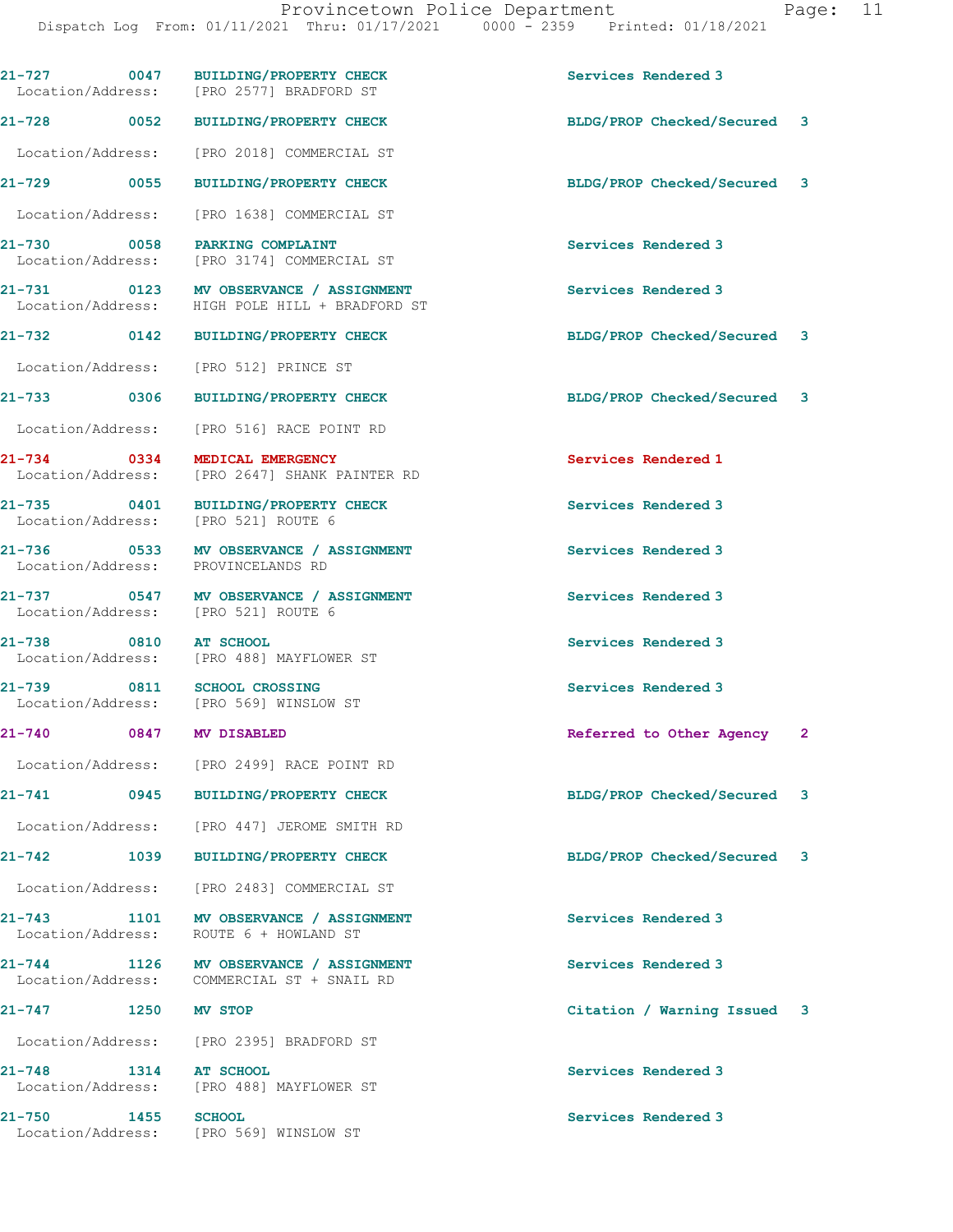|                                                             | 21-751 1526 MV STOP<br>Location/Address: ROUTE 6 + SNAIL RD                          | <b>VERBAL WARNING</b><br>3  |   |
|-------------------------------------------------------------|--------------------------------------------------------------------------------------|-----------------------------|---|
|                                                             | 21-754 1636 MEDICAL EMERGENCY<br>Location/Address: [PRO 3296] SHANK PAINTER RD       | Unfounded 1                 |   |
| 21-755 1648 FOLLOW UP                                       | Location/Address: [PRO 545] SHANK PAINTER RD                                         | Services Rendered 2         |   |
|                                                             | 21-756 1824 MV OBSERVANCE / ASSIGNMENT<br>Location/Address: HOWLAND ST + BRADFORD ST | Services Rendered 3         |   |
| 21-758 1847 MV STOP                                         | Location/Address: BRADFORD ST + COTTAGE ST                                           | <b>VERBAL WARNING 3</b>     |   |
|                                                             | 21-759 2039 ALARM - GENERAL<br>Location/Address: [PRO 3910] BAYBERRY AVE             | False Alarm 1               |   |
|                                                             | 21-760 2112 MV OBSERVANCE / ASSIGNMENT                                               | No Action Required          | 3 |
|                                                             | Location/Address: [PRO 444] HIGH POLE HILL                                           |                             |   |
|                                                             | 21-762 2125 COMPLAINT - GENERAL<br>Location/Address: [PRO 488] MAYFLOWER ST          | Services Rendered 3         |   |
|                                                             | 21-763 2144 BUILDING/PROPERTY CHECK                                                  | BLDG/PROP Checked/Secured 3 |   |
|                                                             | Location/Address: [PRO 182] COMMERCIAL ST                                            |                             |   |
|                                                             | 21-764 2216 BUILDING/PROPERTY CHECK<br>Location/Address: [PRO 2490] PROVINCELANDS RD | Services Rendered 3         |   |
|                                                             | 21-765 2219 BUILDING/PROPERTY CHECK                                                  | BLDG/PROP Checked/Secured 3 |   |
|                                                             | Location/Address: [PRO 175] COMMERCIAL ST                                            |                             |   |
| 21-766 2220 MV STOP<br>Location/Address:                    | BRADFORD ST EXT + PILGRIM HEIGHTS RD                                                 | <b>VERBAL WARNING 3</b>     |   |
|                                                             | 21-767 2307 ALARM - GENERAL<br>Location/Address: [PRO 2755] COMMERCIAL ST            | Services Rendered 1         |   |
|                                                             | 21-768 2328 BUILDING/PROPERTY CHECK<br>Location/Address: [PRO 3259] MACMILLAN WHARF  | Services Rendered 3         |   |
| $21 - 770$                                                  | 2338 BUILDING/PROPERTY CHECK                                                         | BLDG/PROP Checked/Secured 3 |   |
|                                                             |                                                                                      |                             |   |
| Location/Address: [PRO 569] WINSLOW ST                      |                                                                                      |                             |   |
| For Date: $01/16/2021$ - Saturday                           |                                                                                      |                             |   |
| 21-771<br>$\sim$ 0003 MV STOP<br>Location/Address: SNAIL RD |                                                                                      | <b>VERBAL WARNING 3</b>     |   |
|                                                             | 21-772 0013 BUILDING/PROPERTY CHECK                                                  | BLDG/PROP Checked/Secured 3 |   |
|                                                             | Location/Address: [PRO 182] COMMERCIAL ST                                            |                             |   |
|                                                             | 0018 ALARM - GENERAL                                                                 | BLDG/PROP Checked/Secured 1 |   |
| 21-773                                                      | Location/Address: [PRO 1065] PLEASANT ST                                             |                             |   |
| 21-774 0026 ALARM - GENERAL                                 |                                                                                      | BLDG/PROP Checked/Secured 1 |   |
|                                                             | Location/Address: [PRO 539] SHANK PAINTER RD                                         |                             |   |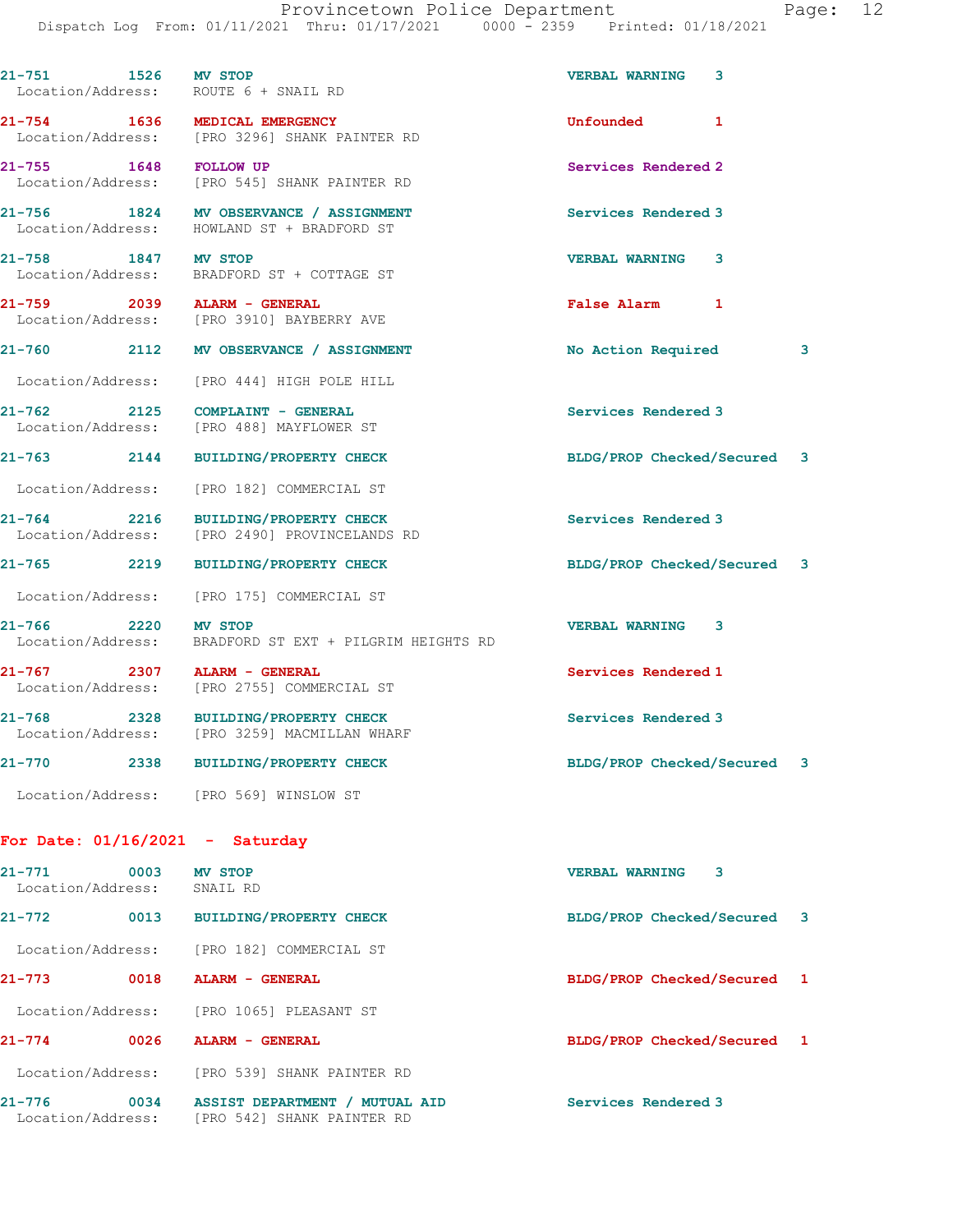21-779 0041 GENERAL INFO 2008 21-779 No Action Required 3 Location/Address: [PRO 542] SHANK PAINTER RD 21-775 0046 BUILDING/PROPERTY CHECK Services Rendered 3 Location/Address: [PRO 2490] PROVINCELANDS RD 21-777 0053 MV OBSERVANCE / ASSIGNMENT Services Rendered 3 Location/Address: BRADFORD ST + BANGS ST 21-778 0106 MV OBSERVANCE / ASSIGNMENT Services Rendered 3<br>
Location/Address: SHANK PAINTER RD + JEROME SMITH RD SHANK PAINTER RD + JEROME SMITH RD 21-780 0132 BUILDING/PROPERTY CHECK BLDG/PROP Checked/Secured 3 Location/Address: [PRO 440] HARRY KEMP WAY 21-781 0147 BUILDING/PROPERTY CHECK BLDG/PROP Checked/Secured 3 Location/Address: [PRO 1989] COMMERCIAL ST 21-782 0150 BUILDING/PROPERTY CHECK BLDG/PROP Checked/Secured 3 Location/Address: [PRO 444] HIGH POLE HILL 21-783 0223 MV OBSERVANCE / ASSIGNMENT Services Rendered 3<br>
Location/Address: BRADFORD ST + HOWLAND ST BRADFORD ST + HOWLAND ST 21-784 0223 BUILDING/PROPERTY CHECK Services Rendered 3<br>
Location/Address: [PRO 3703] ROUTE 6 [PRO 3703] ROUTE 6 21-785 0233 MV OBSERVANCE / ASSIGNMENT Services Rendered 3<br>
Location/Address: ROUTE 6 + SNAIL RD ROUTE 6 + SNAIL RD 21-786 0315 BUILDING/PROPERTY CHECK BLDG/PROP Checked/Secured 3 Location/Address: [PRO 1638] COMMERCIAL ST 21-787 0405 BUILDING/PROPERTY CHECK Services Rendered 3<br>
Location/Address: [PRO 2898] JEROME SMITH RD [PRO 2898] JEROME SMITH RD 21-788 0427 BUILDING/PROPERTY CHECK BLDG/PROP Checked/Secured 3 Location/Address: [PRO 1645] HARRY KEMP WAY 21-789 0450 MV OBSERVANCE / ASSIGNMENT Services Rendered 3 Location/Address: ROUTE 6 + SHANK PAINTER RD 21-790 0505 BUILDING/PROPERTY CHECK Services Rendered 3 Location/Address: [PRO 2499] RACE POINT RD 21-791 0507 MV OBSERVANCE / ASSIGNMENT Services Rendered 3 Location/Address: [PRO 3440] ROUTE 6 21-792 0608 BUILDING/PROPERTY CHECK Services Rendered 3 Location/Address: [PRO 2977] COMMERCIAL ST 21-793 0758 BUILDING/PROPERTY CHECK Services Rendered 3<br>
Location/Address: TELEGRAPH HILL RD Location/Address: 21-794 0801 BUILDING/PROPERTY CHECK BLDG/PROP Checked/Secured 3 Location/Address: [PRO 3259] MACMILLAN WHARF 21-795 0835 MV OBSERVANCE / ASSIGNMENT Services Rendered 3 Location/Address: ROUTE 6 + SHANK PAINTER RD 21-796 0911 BUILDING/PROPERTY CHECK Services Rendered 3<br>
Location/Address: [PRO 571] ALDEN ST Location/Address: 21-797 0936 BUILDING/PROPERTY CHECK BLDG/PROP Checked/Secured 3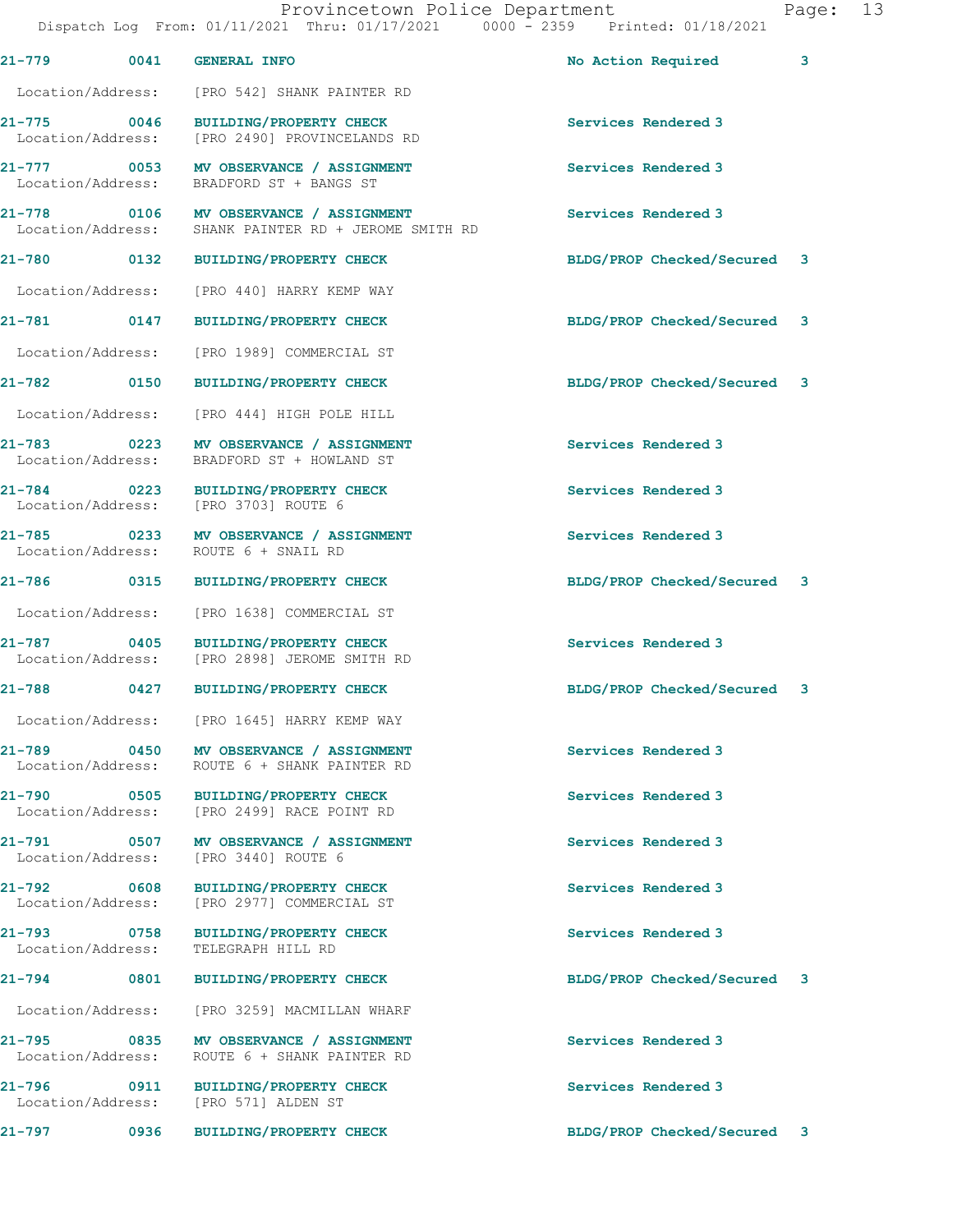Dispatch Log From: 01/11/2021 Thru: 01/17/2021 0000 - 2359 Printed: 01/18/2021

Location/Address: [PRO 2483] COMMERCIAL ST

21-799 0939 SCAM CALLS Services Rendered 2 Location/Address: [PRO 182] COMMERCIAL ST

21-798 0945 BUILDING/PROPERTY CHECK Services Rendered 3

 Location/Address: [PRO 3296] SHANK PAINTER RD 21-800 1055 BUILDING/PROPERTY CHECK Services Rendered 3<br>
Location/Address: [PRO 526] RYDER ST EXT Location/Address: [PRO 526] RYDER ST EXT

21-802 1104 HAZARDS Services Rendered 2 Location/Address: [PRO 3299] WEST VINE ST

Location/Address: [PRO 440] HARRY KEMP WAY

21-804 1153 MV OBSERVANCE / ASSIGNMENT Services Rendered 3 Location/Address: BRADFORD ST + RYDER ST

21-805 1219 MV OBSERVANCE / ASSIGNMENT Services Rendered 3 Location/Address: AUNT SUKEYS WAY + HARRY KEMP WAY

Location/Address: [PRO 3430] COMMERCIAL ST

21-807 1244 MV OBSERVANCE / ASSIGNMENT Services Rendered 3 Location/Address: [PRO 356] COMMERCIAL ST

21-808 1303 MV STOP<br>
Location/Address: [PRO 521] ROUTE 6 [PRO 521] ROUTE 6

21-809 1315 BUILDING/PROPERTY CHECK Services Rendered 3 Location/Address: [PRO 2540] RACE POINT RD

Location/Address: [PRO 521] ROUTE 6

Location/Address: [PRO 526] RYDER ST EXT

21-814 1341 PARKING COMPLAINT Services Rendered 3 Location/Address: [PRO 165] COMMERCIAL ST

21-816 1354 ANIMAL CALL 21-816 Could Not Locate 2<br>
Location/Address: [PRO 4083] PEARL ST [PRO 4083] PEARL ST

Location/Address: [PRO 204] COMMERCIAL ST

21-818 1404 LOST RED BACKPACK Services Rendered 3 Location/Address: [PRO 542] SHANK PAINTER RD

21-819 1418 PROPERTY DAMAGE Services Rendered 3 Location/Address: [PRO 3771] COMMERCIAL ST

Location/Address: [PRO 440] HARRY KEMP WAY

21-821 1453 ASSIST CITIZEN Services Rendered 3 Location/Address: [PRO 542] SHANK PAINTER RD

21-822 1456 FOLLOW UP Services Rendered 2 Location/Address: [PRO 3771] COMMERCIAL ST

21-803 1146 MEDICAL EMERGENCY Transported to Hospital 1

21-806 1228 BUILDING/PROPERTY CHECK BLDG/PROP Checked/Secured 3

21-811 1320 MV STOP Citation / Warning Issued 3

21-812 1329 BUILDING/PROPERTY CHECK BLDG/PROP Checked/Secured 3

21-817 1358 BUILDING/PROPERTY CHECK BLDG/PROP Checked/Secured 3

21-820 1440 MEDICAL EMERGENCY Transported to Hospital 1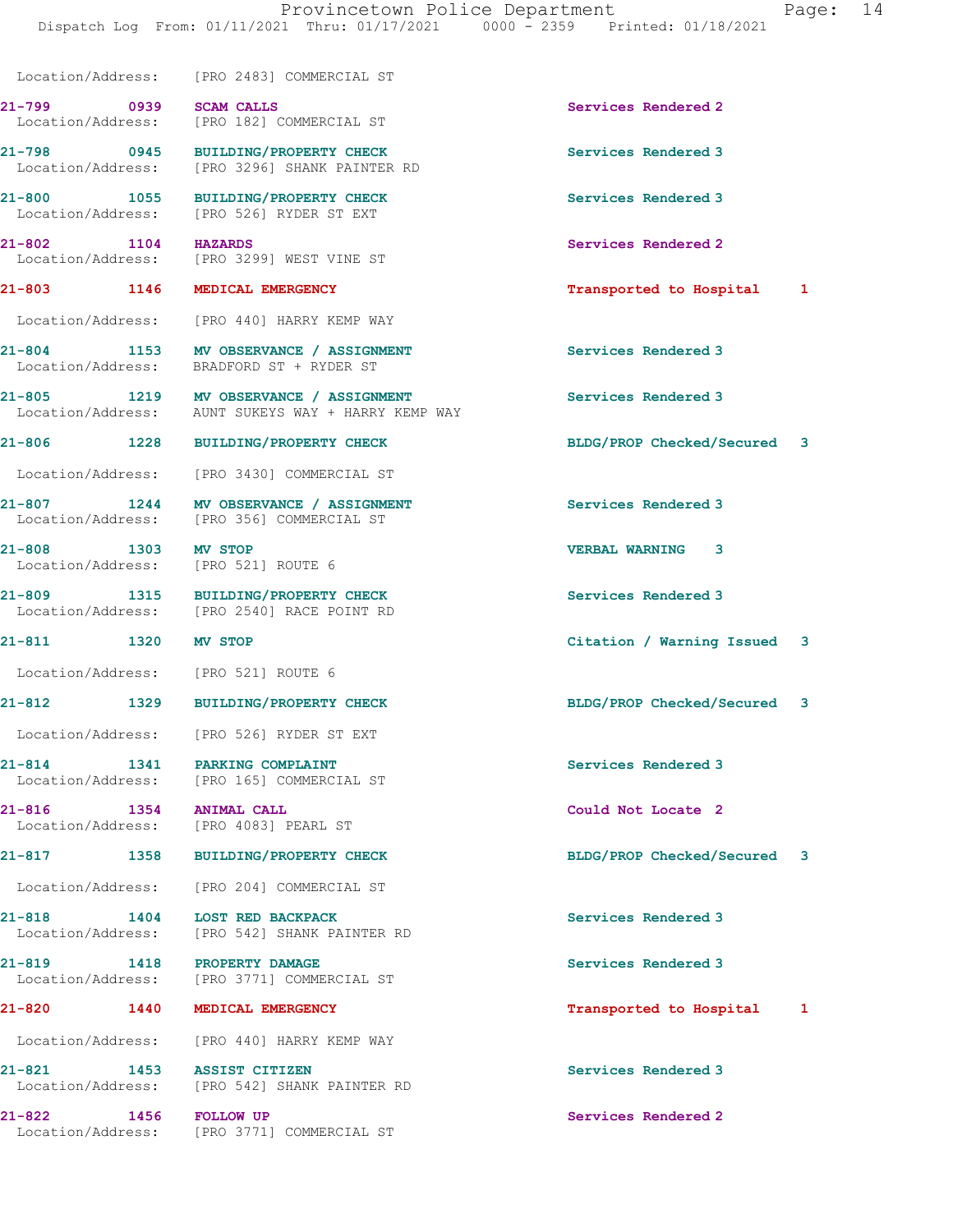| aae: |  |
|------|--|
|      |  |

|                                          | 21-823 1523 MV OBSERVANCE / ASSIGNMENT<br>Location/Address: [PRO 3440] ROUTE 6       | Services Rendered 3                     |
|------------------------------------------|--------------------------------------------------------------------------------------|-----------------------------------------|
| 21-824 1533 MV STOP<br>Location/Address: | ROUTE 6                                                                              | <b>VERBAL WARNING</b><br>3              |
| 21-827 1550 ALARM - FIRE                 | Location/Address: [PRO 2702] COMMERCIAL ST                                           | False Alarm 1                           |
| 21-826 1551<br>Location/Address:         | <b>BUILDING/PROPERTY CHECK</b><br>[PRO 105] COMMERCIAL ST                            | Services Rendered 3                     |
|                                          | 21-830 1626 BUILDING/PROPERTY CHECK<br>Location/Address: [PRO 1952] COMMERCIAL ST    | Services Rendered 3                     |
| 21-832 1643                              | <b>BUILDING/PROPERTY CHECK</b><br>Location/Address: [PRO 526] RYDER ST EXT           | Services Rendered 3                     |
| $21 - 833$<br>1705                       | <b>BUILDING/PROPERTY CHECK</b>                                                       | BLDG/PROP Checked/Secured 3             |
| Location/Address:                        | [PRO 1952] COMMERCIAL ST                                                             |                                         |
|                                          | 21-834 1746 MV OBSERVANCE / ASSIGNMENT<br>Location/Address: [PRO 4136] BRADFORD ST   | Services Rendered 3                     |
| 21-835 1834<br>Location/Address:         | BUILDING/PROPERTY CHECK<br>[PRO 444] HIGH POLE HILL                                  | Services Rendered 3                     |
| 21-836 1856 ASSIST CITIZEN               | Location/Address: [PRO 542] SHANK PAINTER RD                                         | Services Rendered 3                     |
| 21-837 1905<br>Location/Address:         | <b>BUILDING/PROPERTY CHECK</b><br>[PRO 3430] COMMERCIAL ST                           | Services Rendered 3                     |
|                                          | 21-838 1905 BUILDING/PROPERTY CHECK<br>Location/Address: [PRO 2490] PROVINCELANDS RD | Services Rendered 3                     |
|                                          | 21-839 1947 MV OBSERVANCE / ASSIGNMENT<br>Location/Address: BRADFORD ST + RYDER ST   | Services Rendered 3                     |
|                                          | 21-840 2016 MV OBSERVANCE / ASSIGNMENT<br>Location/Address: BRADFORD ST + HOWLAND ST | Services Rendered 3                     |
| 2017<br>$21 - 841$                       | <b>BUILDING/PROPERTY CHECK</b><br>Location/Address: [PRO 4041] BRADFORD ST           | Services Rendered 3                     |
| $21 - 842$<br>2048                       | COMPLAINT - GENERAL<br>Location/Address: [PRO 3296] SHANK PAINTER RD                 | Services Rendered 3                     |
| $21 - 843$                               | 2114 MEDICAL EMERGENCY                                                               | Transported to Hospital<br>$\mathbf{1}$ |
|                                          | Location/Address: [PRO 3296] SHANK PAINTER RD                                        |                                         |
| 21-845 2145<br>Location/Address:         | <b>BUILDING/PROPERTY CHECK</b><br>[PRO 2206] PILGRIMS LANDING                        | Services Rendered 3                     |
| $21 - 847$ 2201                          | <b>BUILDING/PROPERTY CHECK</b>                                                       | BLDG/PROP Checked/Secured 3             |
|                                          | Location/Address: [PRO 182] COMMERCIAL ST                                            |                                         |
| $21 - 848$                               | 2202 NOISE COMPLAINT<br>Location/Address: [PRO 819] COMMERCIAL ST                    | SPOKEN TO<br>3                          |
| 21-849 2238 MV COLLISION                 | Location/Address: [PRO 3491] STABLE PATH<br>Refer To Accident: 21-3-AC               | Arrest(s) Made 1<br>1                   |

For Date: 01/17/2021 - Sunday

Refer To Arrest: 21-6-AR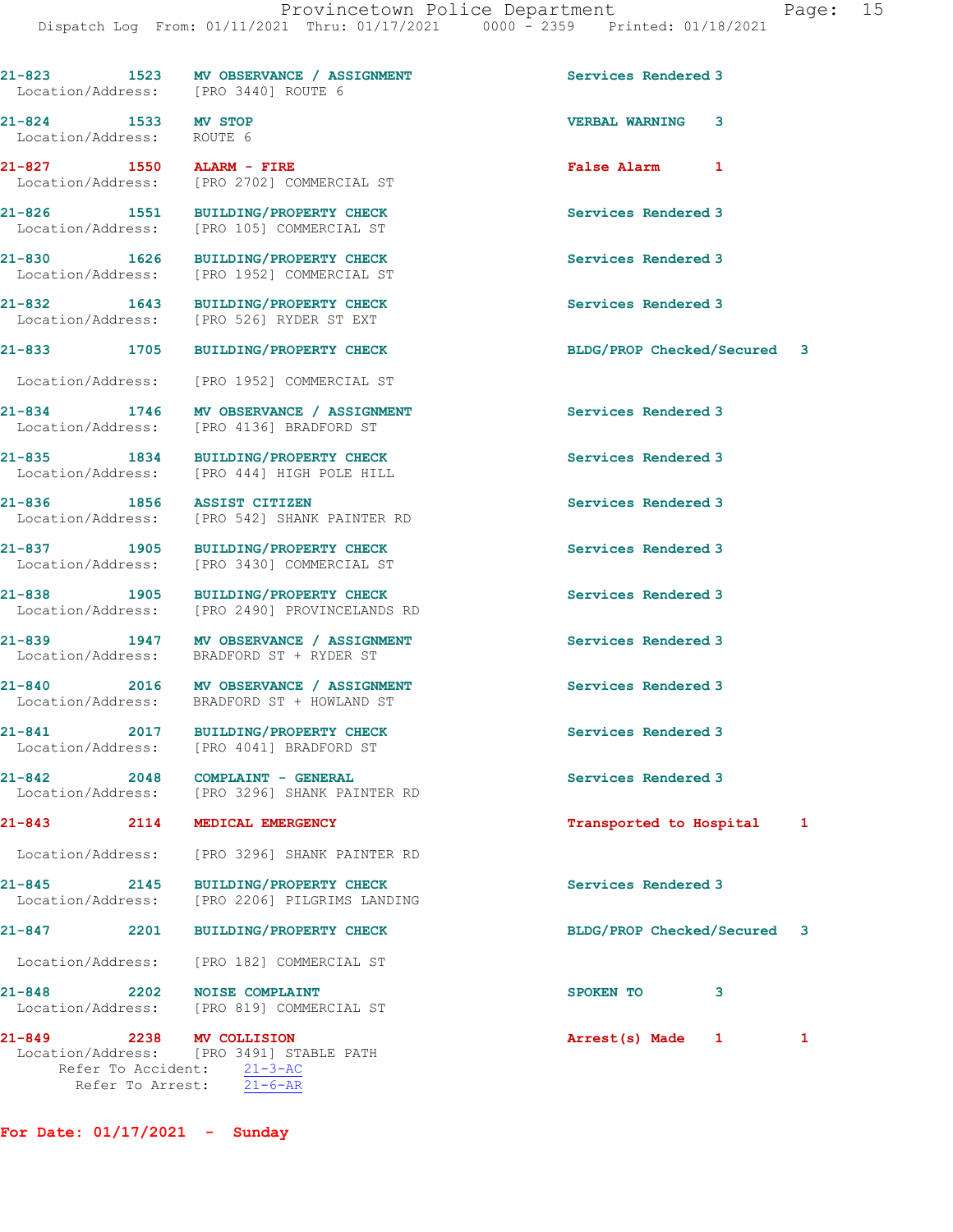| aae |  |
|-----|--|
|     |  |

| 21-850 0030 ASSIST DEPARTMENT / MUTUAL AID                                                               |                                | Services Rendered 3         |  |
|----------------------------------------------------------------------------------------------------------|--------------------------------|-----------------------------|--|
| Location/Address: [PRO 542] SHANK PAINTER RD                                                             |                                |                             |  |
| 21-851 0059<br>Location/Address: [PRO 3259] MACMILLAN WHARF                                              | <b>BUILDING/PROPERTY CHECK</b> | Services Rendered 3         |  |
| 21-852 0103 BUILDING/PROPERTY CHECK                                                                      |                                | BLDG/PROP Checked/Secured 3 |  |
| Location/Address: [PRO 1638] COMMERCIAL ST                                                               |                                |                             |  |
| 21-853 0111 MV OBSERVANCE / ASSIGNMENT<br>Location/Address: BRADFORD ST + JOHNSON ST                     |                                | Services Rendered 3         |  |
| 21-854 0117 MEDICAL EMERGENCY                                                                            |                                | Transported to Hospital 1   |  |
| Location/Address: [PRO 1387] JEROME SMITH RD                                                             |                                |                             |  |
| 21-855 0120 MV OBSERVANCE / ASSIGNMENT<br>Location/Address: BRADFORD ST + HOWLAND ST                     |                                | Services Rendered 3         |  |
| 21-856 0150 BUILDING/PROPERTY CHECK                                                                      |                                | BLDG/PROP Checked/Secured 3 |  |
| Location/Address: [PRO 3609] COMMERCIAL ST                                                               |                                |                             |  |
| 21-858 0217<br>Location/Address: [PRO 2977] COMMERCIAL ST                                                | <b>BUILDING/PROPERTY CHECK</b> | Services Rendered 3         |  |
| 21-859 0224 MV OBSERVANCE / ASSIGNMENT<br>Location/Address: ROUTE 6 + CONWELL ST                         |                                | Services Rendered 3         |  |
| 21-860 0237 BUILDING/PROPERTY CHECK                                                                      |                                | BLDG/PROP Checked/Secured 3 |  |
| Location/Address: [PRO 488] MAYFLOWER ST                                                                 |                                |                             |  |
| 21-861 0339                                                                                              | <b>BUILDING/PROPERTY CHECK</b> | BLDG/PROP Checked/Secured 3 |  |
| Location/Address: [PRO 516] RACE POINT RD                                                                |                                |                             |  |
| $21 - 862$ 0342<br>Location/Address: [PRO 2898] JEROME SMITH RD                                          | <b>BUILDING/PROPERTY CHECK</b> | Services Rendered 3         |  |
| 21-863 0452 BUILDING/PROPERTY CHECK                                                                      |                                | BLDG/PROP Checked/Secured 3 |  |
| Location/Address: [PRO 4041] BRADFORD ST                                                                 |                                |                             |  |
| $21 - 864$<br>0507<br>Location/Address: [PRO 517] RACE POINT RD                                          | BUILDING/PROPERTY CHECK        | Services Rendered 3         |  |
| 21-865 0526 BUILDING/PROPERTY CHECK<br>Location/Address: [PRO 3430] COMMERCIAL ST                        |                                | Services Rendered 3         |  |
| 21-866 0539 MV OBSERVANCE / ASSIGNMENT<br>Location/Address: SNAIL RD + COMMERCIAL ST                     |                                | Services Rendered 3         |  |
| $21 - 867$<br>0558 FOLLOW UP<br>Location/Address: [PRO 542] SHANK PAINTER RD<br>Refer To Arrest: 21-6-AR |                                | Services Rendered 2         |  |
| 21-868 0622 BUILDING/PROPERTY CHECK<br>Location/Address: [PRO 2540] RACE POINT RD                        |                                | Services Rendered 3         |  |
| 21-869 0814 MV OBSERVANCE / ASSIGNMENT<br>Location/Address: HARRY KEMP WAY + AUNT SUKEYS WAY             |                                | Services Rendered 3         |  |
| 21-871<br>0853 BUILDING/PROPERTY CHECK                                                                   |                                | BLDG/PROP Checked/Secured 3 |  |
| Location/Address: [PRO 2483] COMMERCIAL ST                                                               |                                |                             |  |
| 21-872<br>1-872 0853 ALARM - GENERAL<br>Location/Address: [PRO 182] COMMERCIAL ST                        |                                | <b>False Alarm</b><br>1     |  |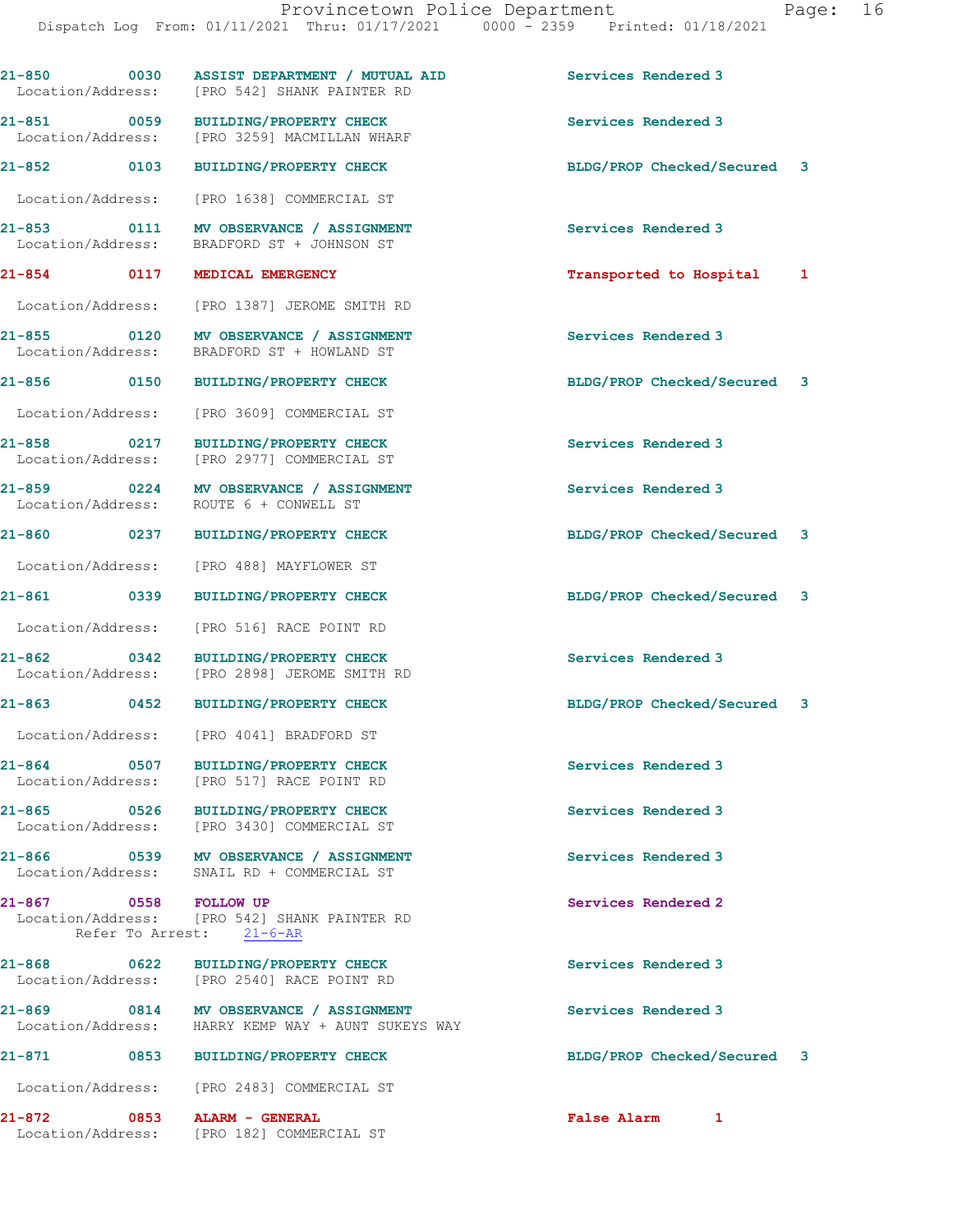Dispatch Log From: 01/11/2021 Thru: 01/17/2021 0000 - 2359 Printed: 01/18/2021 21-873 0913 BUILDING/PROPERTY CHECK BLDG/PROP Checked/Secured 3 Location/Address: [PRO 488] MAYFLOWER ST 21-874 0920 BUILDING/PROPERTY CHECK Services Rendered 3 Location/Address: [PRO 3259] MACMILLAN WHARF 21-875 0924 FOLLOW UP PROMINER RD FOLLOW UP 2<br>
Location/Address: [PRO 3296] SHANK PAINTER RD [PRO 3296] SHANK PAINTER RD 21-877 0930 ANIMAL CALL Transferred Custody 2 Location/Address: [PRO 3314] COMMERCIAL ST 21-876 0932 MV OBSERVANCE / ASSIGNMENT Services Rendered 3 Location/Address: ROUTE 6 + SNAIL RD 21-878 0945 BUILDING/PROPERTY CHECK BLDG/PROP Checked/Secured 3 Location/Address: [PRO 1493] UPPER MILLER HILL RD 21-879 1000 MV OBSERVANCE / ASSIGNMENT Services Rendered 3 Location/Address: ROUTE 6 + SNAIL RD 21-880 1017 MV STOP 1000 1017 MV STOP 1000 1000 VERBAL WARNING 3 [PRO 2521] ROUTE 6 21-881 1030 BUILDING/PROPERTY CHECK BLDG/PROP Checked/Secured 3 Location/Address: [PRO 519] RACE POINT RD 21-882 1035 BUILDING/PROPERTY CHECK Services Rendered 3<br>
Location/Address: [PRO 517] RACE POINT RD [PRO 517] RACE POINT RD 21-883 1038 BUILDING/PROPERTY CHECK BLDG/PROP Checked/Secured 3 Location/Address: [PRO 440] HARRY KEMP WAY 21-884 1202 BUILDING/PROPERTY CHECK BLDG/PROP Checked/Secured 3 Location/Address: [PRO 3317] CEMETERY RD 21-886 1218 BUILDING/PROPERTY CHECK BLDG/PROP Checked/Secured 3 Location/Address: [PRO 2500] COMMERCIAL ST 21-887 1242 BUILDING/PROPERTY CHECK BLDG/PROP Checked/Secured 3 Location/Address: [PRO 2977] COMMERCIAL ST 21-891 1305 911 - GENERAL Services Rendered 1 Location/Address: [PRO 3242] COMMERCIAL ST 21-892 1310 MV OBSERVANCE / ASSIGNMENT Services Rendered 3 Location/Address: ROUTE 6 + SNAIL RD 21-893 1338 MEDICAL EMERGENCY Transported to Hospital 1 Location/Address: [PRO 1740] BRADFORD ST EXT 21-894 1345 911 - GENERAL Services Rendered 1 Location/Address: OLD ANN PAGE WAY 21-895 1347 HAZARDS 1999 (2012) 21-895 (2014) 21-895 (2013) 21-895 (2014) 221-895 (2014) 2 Location/Address: [PRO 2088] COMMERCIAL ST

21-897 1359 MV STOP VERBAL WARNING 3

Location/Address: SHANK PAINTER RD + ROUTE 6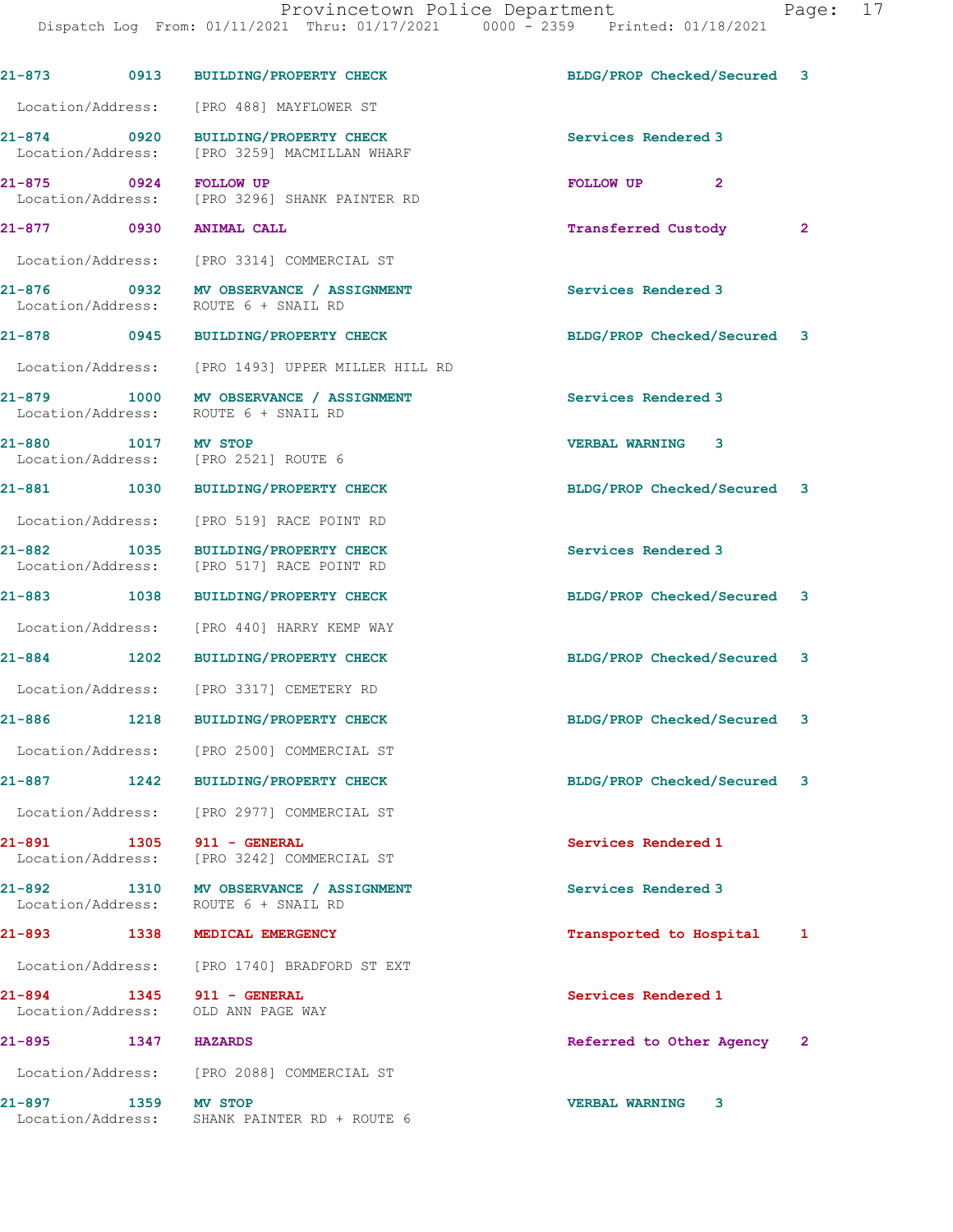Dispatch Log From: 01/11/2021 Thru: 01/17/2021 0000 - 2359 Printed: 01/18/2021 21-896 1400 BUILDING/PROPERTY CHECK Services Rendered 3 Location/Address: [PRO 2540] RACE POINT RD 21-919 1500 ASSIST CITIZEN Services Rendered 3 Location/Address: [PRO 422] HARRY KEMP WAY 21-898 1514 BUILDING/PROPERTY CHECK BLDG/PROP Checked/Secured 3 Location/Address: [PRO 2206] PILGRIMS LANDING 21-900 1604 MV OBSERVANCE / ASSIGNMENT Services Rendered 3<br>
Location/Address: [PRO 94] BRADFORD ST [PRO 94] BRADFORD ST 21-901 1613 MV STOP 2001 1613 21-901 21-901 Location/Address: [PRO 1669] BRADFORD ST 21-902 1629 MV STOP VERBAL WARNING 3 Location/Address: GOSNOLD ST 21-903 1643 MV OBSERVANCE / ASSIGNMENT Services Rendered 3 Location/Address: ROUTE 6 + SNAIL RD 21-904 1644 BY-LAW VIOLATION SPOKEN TO 2 Location/Address: [PRO 3432] COMMERCIAL ST 21-905 1648 MV STOP VERBAL WARNING 3 Location/Address: ROUTE 6 + CONWELL ST 21-906 1742 BUILDING/PROPERTY CHECK Services Rendered 3 Location/Address: [PRO 3259] MACMILLAN WHARF 21-908 1758 PARKING COMPLAINT Services Rendered 3 Location/Address: [PRO 3735] COMMERCIAL ST 21-907 1803 MV OBSERVANCE / ASSIGNMENT Services Rendered 3 Location/Address: [PRO 4136] BRADFORD ST 21-910 1942 MV STOP Citation / Warning Issued 3 Location/Address: [PRO 1892] SHANK PAINTER RD 21-911 1959 MV OBSERVANCE / ASSIGNMENT Services Rendered 3 Location/Address: HARRY KEMP WAY + CONWELL ST 21-913 2033 MEDICAL EMERGENCY Transported to Hospital 1 Location/Address: [PRO 864] COMMERCIAL ST 21-912 2035 MV OBSERVANCE / ASSIGNMENT Services Rendered 3 Location/Address: BRADFORD ST + HOWLAND ST 21-914 2040 SUSPICIOUS ACTIVITY GONE ON ARRIVAL 2 Location/Address: [PRO 688] ATLANTIC AVE 21-915 2101 BUILDING/PROPERTY CHECK Services Rendered 3<br>
Location/Address: [PRO 106] COMMERCIAL ST Location/Address: 21-916 2113 MV OBSERVANCE / ASSIGNMENT Services Rendered 3 Location/Address: BRADFORD ST + HOWLAND ST 21-917 2127 BUILDING/PROPERTY CHECK BLDG/PROP Checked/Secured 3 Location/Address: [PRO 519] RACE POINT RD 21-918 2156 PARKING COMPLAINT Services Rendered 3 Location/Address: [PRO 182] COMMERCIAL ST 21-920 2221 MV OBSERVANCE / ASSIGNMENT Services Rendered 3 Location/Address: SHANK PAINTER RD + BROWNE ST 21-921 2246 GENERAL INFO Services Rendered 3